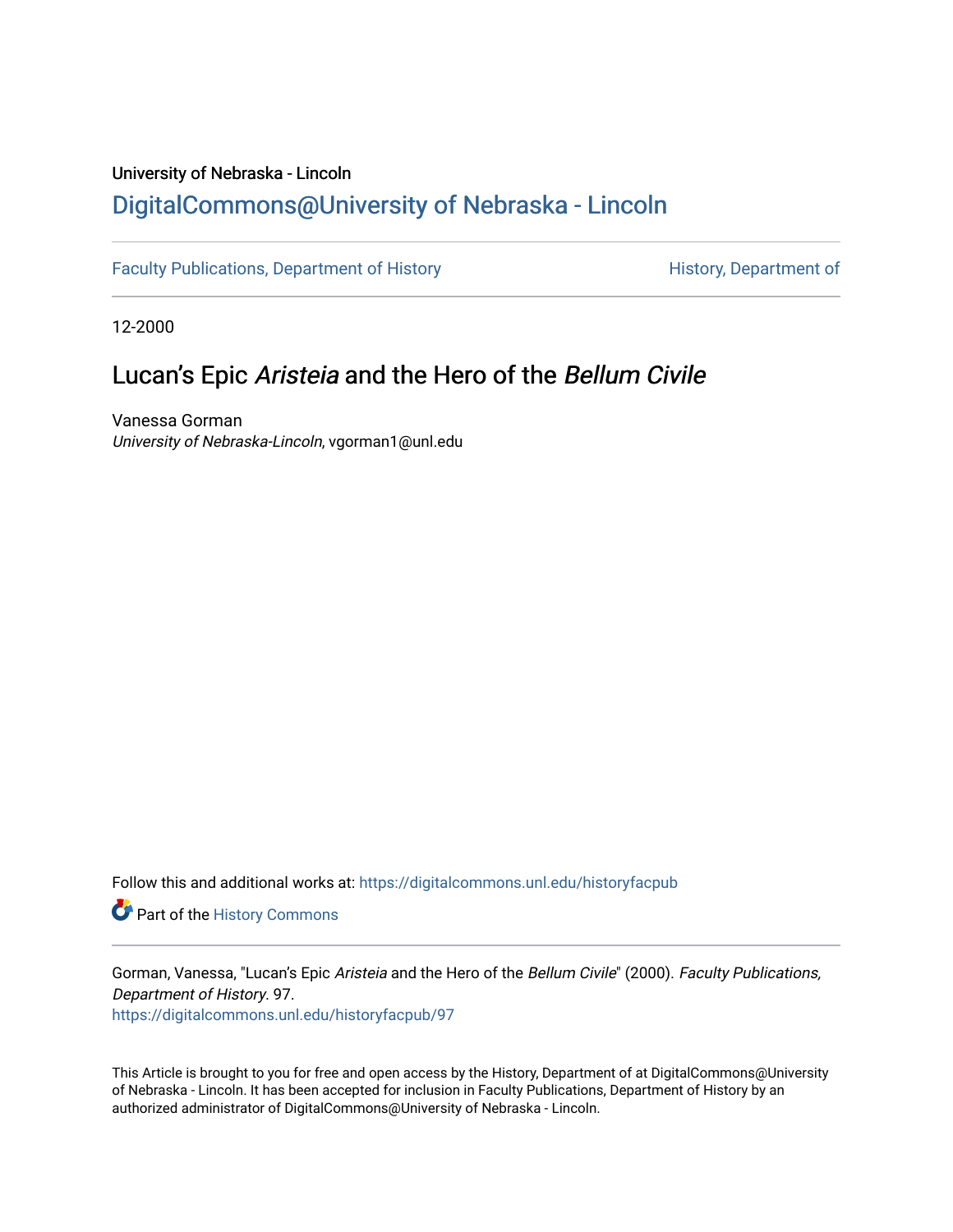## **LUCAN'S EPIC ARISTEIA AND THE HERO OF THE BELLUM CIVILE\***

**celerique nefando nomen erit virtus ("Virtue will be the name given to unspeakable crime," 1.667-68). This rhetoricallycharged sententia does more than illustrate Lucan's penchant for impassioned embellishment. It also reflects a sophisticated critical structure that resolves an apparent contradiction of momentous importance in Lucan's poem. On the one hand, Lucan chooses to write on the subject of the civil war between Caesar and Pompey, a war that is scelus nefandum: it is more painful, more damaging, and more atrocious than any other Roman battle because it requires the shedding of kindred blood and results in tyranny. On the other, he decides to present that material as epic poetry, which genre traditionally focuses on the praise of virtus (arete), the performance of heroic acts-often at great personal cost-for the sake of homeland, family, and gods. Obviously, civil war cannot produce a hero in the conventional sense of the word because it pollutes both parties: aggressive action is moral depravity, but defensive resistance is little better since it too involves violence against fellow countrymen and thus participation in their crimen.' Periere nocentes,/sed cum iam soli possent superesse nocentes ("The guilty died, but at a time when the only possible survivors are also guilty," 2.143-44). By choosing to express an account of civil war through the medium of epic poetry, Lucan mediates the extremes of virtus and scelus. He draws upon the literary tradition of epic, but ingeniously inverts that tradition by removing the individual heroes and concentrating instead on weapon and wound. As a result, he is able to establish that Caesar and Pompey have overturned virtus in favor of personal ambition and selfishness, and thus he condemns** 

**THE CLASSICAL JOURNAL 96.3 (2001) 263-290** 

**<sup>\*</sup> I want to offer my gratitude to the audiences at CAMWS and the University of Kansas who heard versions of this paper, and the following individuals who were instrumental in nourishing my interest in Lucan or in bettering this paper: Richard**  Lounsbury, James O'Donnell, Joseph Farrell, the anonymous referees of Classical Jour**nal, and most particularly Robert Gorman.** 

<sup>&</sup>lt;sup>1</sup> Note, for example, Pompey's speech before the battle of Pharsalus, especially **7.117-20. For civil war as suicide, see Bartsch 1997, 24-25; Masters 1992, 3742.**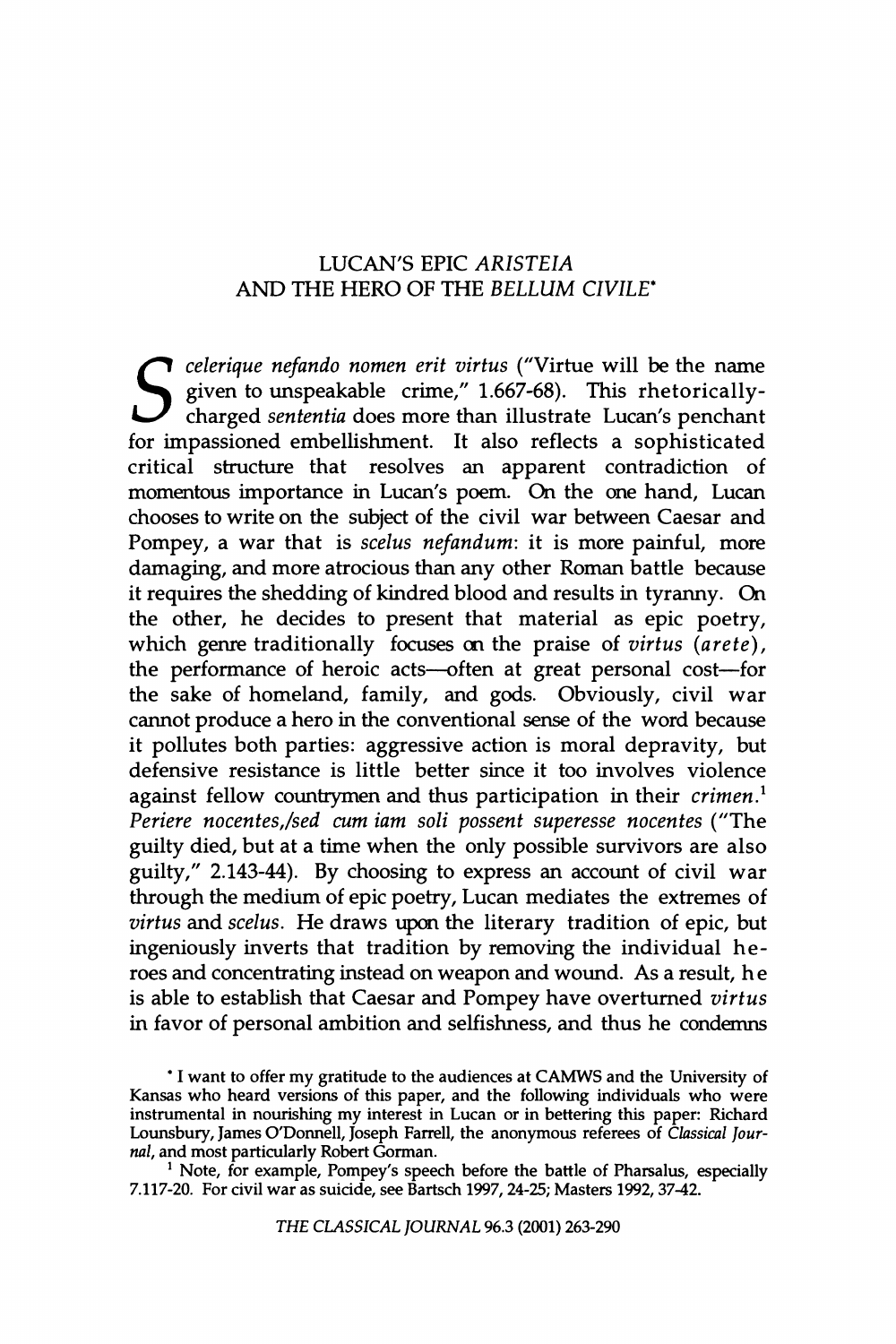**civil war. In addition, along the way he leaves hints that the only virtue to be found in such a war is obtained by refusing either to participate or to persevere: the true hero will take his own life to avoid immoral action.** 

**In denouncing the behavior of the participants in civil war, Lucan draws on the values of different kinds of virtue. We will begin the discussion with the virtue that is intrinsically nationalistic. For Romans, virtus was demonstrated in the process of winning personal gloria by committing great deeds in the service of the Roman state.2 The Roman aristocrats performed in the political and religious spheres, but especially in the military realm did they win**  fame, not for individual exploits-for a Roman general rarely par**took in the actual fighting-but for rousing their men into disciplined encounters with the enemy and leading the way to great victories. Such virtue demanded private goodness, but only that which was tied to public achievement and measured by comparison to the great individuals of the Roman past. A notable example of a virtuous man is L. Cornelius Scipio (cos. 259, cen. 258), who is described on his epitaph as the "best man" (optimo viro, CIL 12. 9; cf. Cic. de Sen. 61). This claim is then supported by a long list of his magistracies, military victories, and services to the gods. In a similar vein, L. Caecilius Metellus, who served twice as consul (251 and 241 BCE) and was also magister equitum, dictator, and pontifex maximus, was eulogized by his son with a collection of superlatives that demonstrated that he had served the Roman state as a general, senator, and priest of unparalleled distinction (Pliny N H 7.139). These two men characterize the moral atmosphere of propriety and obligation that pervaded the Roman Republic and, according to Livy (1.9.3), combined with the favor of the gods in order to establish Rome and its empire in the first place.** 

**Entirely compatible with the Roman ideal of virtus is the epic convention which requires a focus upon, not the general tide of battle, but the success and failure of individual warriors.3 The hero wins kleos/gloria by killing, and the greater the reputation of the man he kills, the greater becomes his own reputation. His glory will continue to mount until he is in turn slain by another and passes** 

**<sup>2</sup>Earl 1967,11-43, esp. 20-25 and 35. For the role of honor in the Roman army, see Lendon 1997, 237-66.** 

**<sup>3</sup> Several scholars discuss Lucan's borrowings from epic, particularly Homer. See: Metger 1970; Lausberg 1985; Albrecht 1970. For a thorough survey of Lucanian scholarship through 1985, see Rutz 1985.**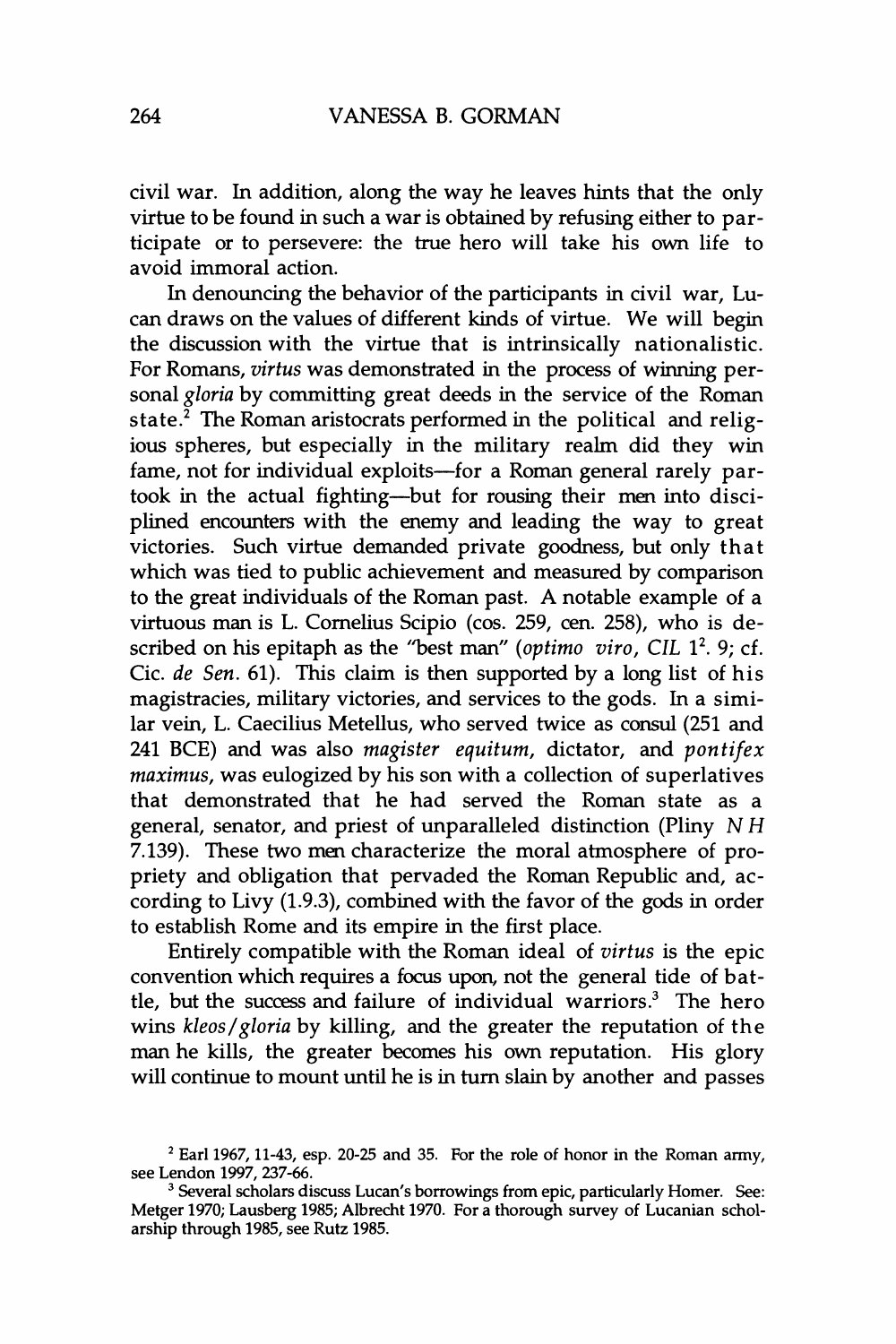**his accumulated reputation over to the new hero.4 Because epic kleos is strictly personal, the naming of the conquered foes is one of the most important features of the aristeia. A Homeric example of this device occurs at Iliad 16.284-785, where Patroklos vanquishes twenty-seven named men and twenty-seven more unnamed before he is himself struck dead. Similarly, in Vergil,5 Pallas kills six named men (10.525-70), and then a seventh, Halaesus, but not before that man has himself killed five men (10.571-92) so that those five add to the fame gained by Pallas in slaughtering their killer. Finally, Pallas surrenders his accumulated gloria, to Tumus along with his life (10.657-75), just as Tumus will eventually surrender his to Aeneas (12.1178-1271). In Homer's battles and in Vergil's, it**  is the aristeia that delineates the hero-the personification of **martial arete or virtus. The greater the hero, the greater the aristeia he performs. Accordingly, the best of all heroes is, so to speak, the last man standing. It would offend our sensibilities if Homer had chosen to continue the Iliad to the death of Achilles, because that great warrior would suffer damage to his reputation by being killed by a playboy using a coward's weapon. Instead, we leave him at his prime, after he has slain the greatest of all opponents. We know that Achilles is mortal. We even know that he will soon die. But by avoiding his death scene, we leave his reputation intact as the Best of the Achaians.** 

**In spite of the literary obligations that Lucan has taken upon himself as epic poet, he is also constrained by the events of history and the strictures of morality.6 His literary and nationalistic traditions both demand heroes and heroic displays of martial and political virtue, but it is a common belief-both in antiquity and today-that the Republic failed because the ideal of virtus was abandoned.7 Lucan cannot alter the historical outcome of the civil war. Caesar is the victor, but in this he is also the enemy, the man who overthrows the Republic and establishes the tyranny. In direct opposition to the rule of the last-man-standing, Lucan's poem serves as a long moral condemnation of Caesar. He sets the tone in Book 1, where the centurion Laelius makes a stirring speech, encouraging Caesar after the crossing of the Rubicon (1.356-86): if** 

**<sup>4</sup>Hardie 1993; Toohey 1992, 10-14; Nagy 1979, 28-29.** 

**<sup>5</sup> For Vergilian battle scenes, see especially: Heinze 1903; Horsfall 1987.** 

**<sup>6</sup>Toohey (1992, 166) lists the main themes of the Pharsalia as the condemnation of Caesar, the degeneration of Rome from Republic to Empire, the lethal nature of imperial whimsy, and the commendation of libertas which is, in Lucan's day, lost.** 

**<sup>7</sup> See: Earl 1967, 55-58; Galinsky 1996, 3-9.**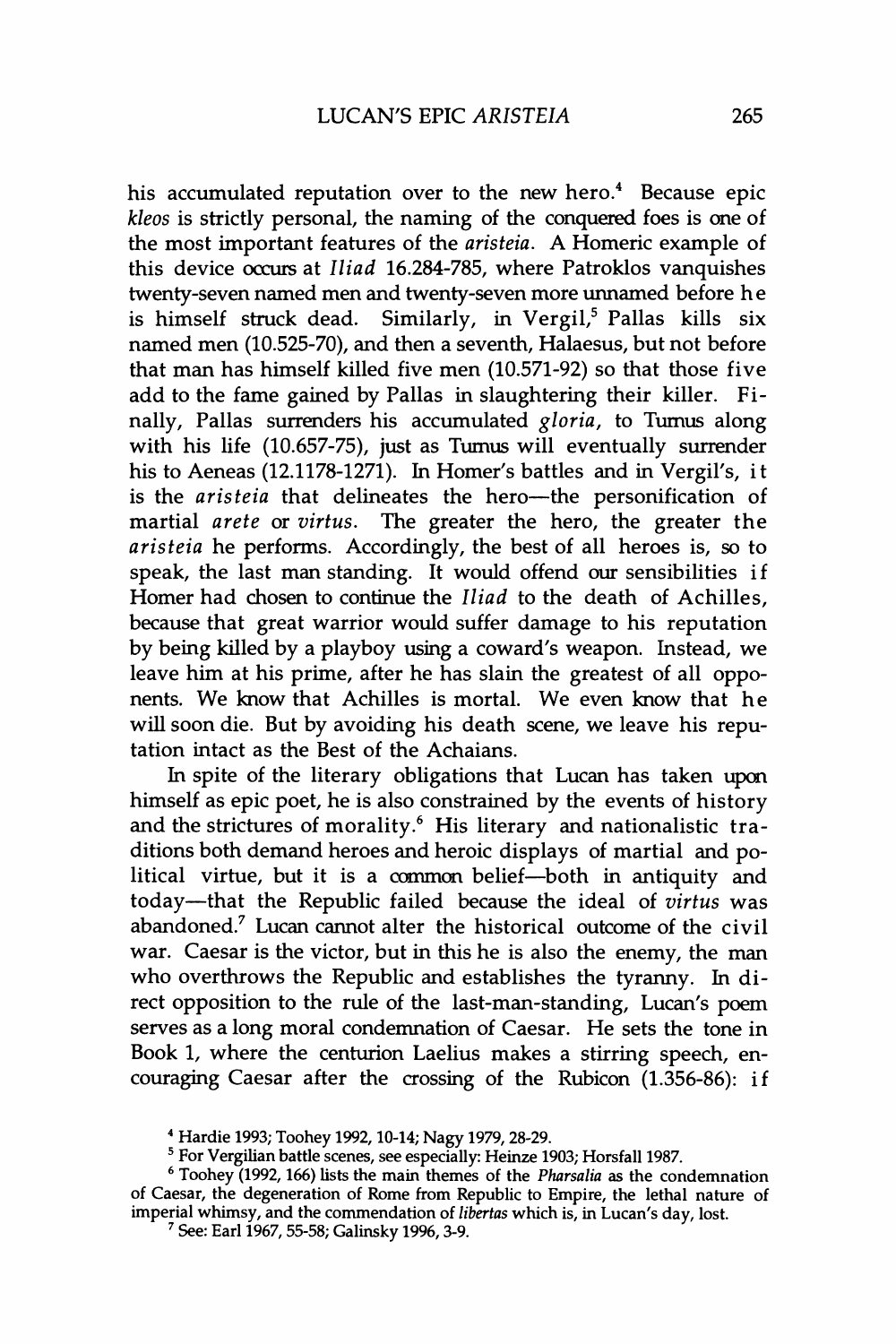**Caesar desires it, Laelius will disown his fellow-citizens, kill brother, father, or wife, and plunder the temples of the gods. Later still, when another Caesarian soldier, Scaeva, is about to repel Pompey's army single-handedly, he is described as pronus ad omne nefas et qui nesciret in armis/quam magnum virtus crimen civilibus esset ("ready for every wickedness, and ignorant of how great a wrong is courage in civil war," 6.147-48). Lucan makes it all-too clear that, in civil war, acts of aggressive virtus can only be interpreted as nefas.8 And, if he is unwilling to praise the victors, neither can Lucan conjure fictive deeds of battlefield glory for the vanquished. Pompey and Cato cannot earn virtus because even defensive action in a civil war is tainted, since it also causes Roman blood to flow.9 So the words of Cato indicate, when he decides to abandon neutrality and join what will become the losing side: crimen erit superis et me fecisse nocentem ("It will be an accusation against the gods that they made even me guilty," 2.288).** 

**The clash of history with morality and the dictates of poetic tradition strikes a spark that Lucan uses to illuminate the faults he means to criticize. For, though he presents no traditional aristeia, he nonetheless includes in the Pharsalia certain characteristic features of that tradition, but only after they have been modified and manipulated to make his critical point. As we noted above, from Homer onward the essential moment of the aristeia is the killing of a named warrior by another named warrior: the act of naming the**  participants—victim as well as victor—is integral to the poetic act **of epic itself, for only in this way is the accumulated arete of the victim transferred gloriously to the victor and the kleos of both made immortal in the epic tradition. But Lucan nearly abandons the conceit of a preeminent epic hero with a battlefield aristeia. On most occasions, he pointedly obscures the identity of the combatants, concentrating instead upon the mass conflicts of battle line**  against battle line and fleet against fleet,<sup>10</sup> or replacing the hero

**<sup>8</sup>For an excellent analysis of this relationship between virtus, crimen, and mors, see Rutz 1960.** 

**<sup>9</sup>For a careful discussion of the ethical contradictions inherent in this work, see Roller 1996. For the idea of Pompey as the hero of the work, see Metger 1970, 437-38,**  and Johnson 1987, who says (85), "If the *Pharsalia* was to have had or could have had a hero, that hero, that unreal, useless, unthinkable hero, would have been Pompey."

<sup>&</sup>lt;sup>10</sup> The best analysis of Lucan's battle scenes is unquestionably Metger 1957. He is **primarily concerned with comparing and contrasting Lucan's historical material with**  Caesar's own account in his Bellum Civile and Lucan's epic technique with that of **Homer, Ennius, Ovid, and at times even Statius. For comparisons to Vergil, see also: Thompson and Bruere 1968; Bruere 1950. For Lucan's use of lesser characters, see**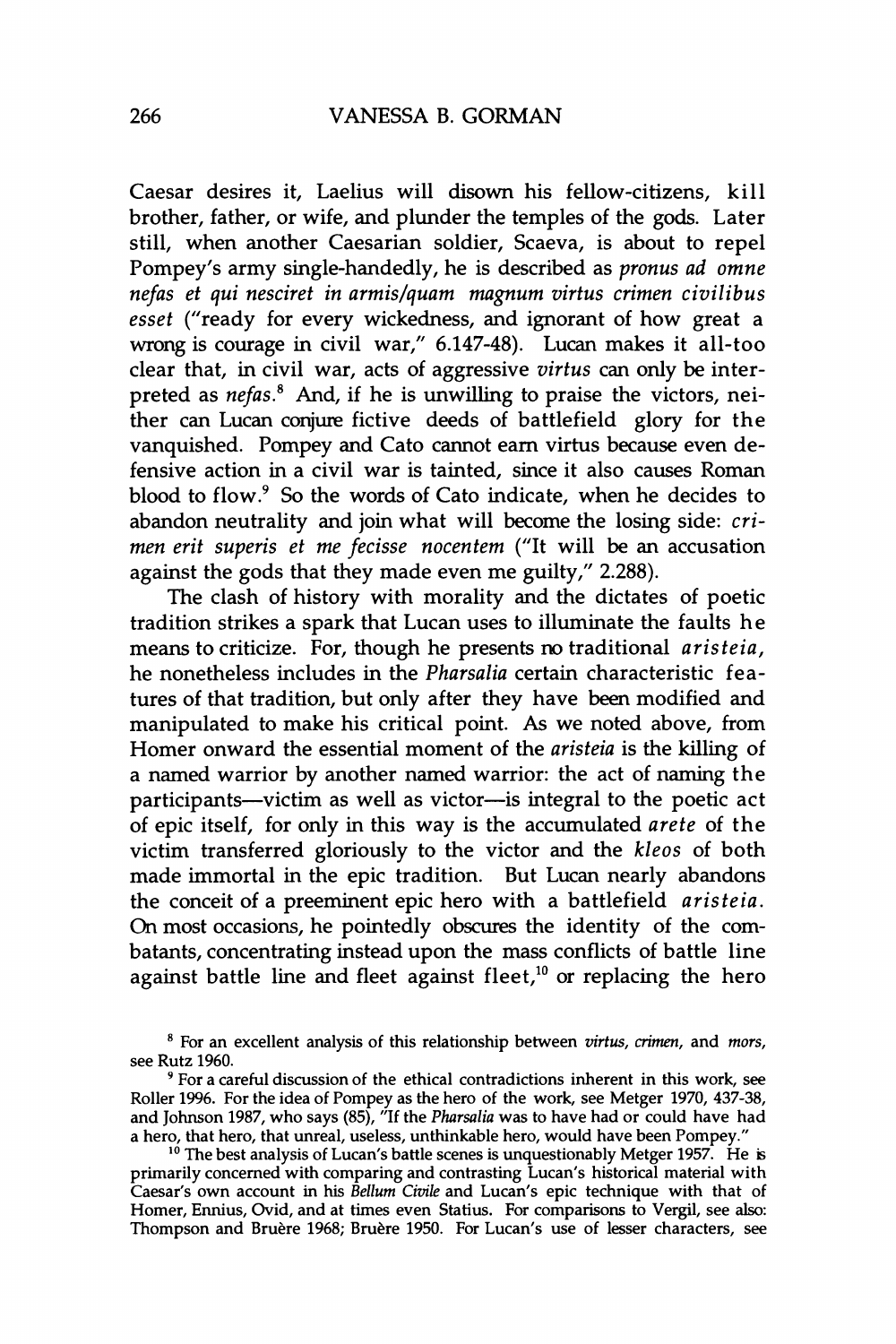**with anonymous weapons and wounds. When he chooses to present the exploits of individuals, we must recognize that he does so deliberately, and that this decision reflects an intent to clarify the pollution inherent in civil war and condemn the moral failings of its principals.** 

**Since Roman virtus and epic aristeia are inconsistent with the feats accomplished in civil war, one might fear that Lucan retained no honorable response for the truly virtuous man, but this apprehension would be ungrounded. Instead Lucan intimates that one ethical course of action remains, and he delineates it according to the virtue of the Stoic sapiens. According to Stoic teaching, virtue is the only true good, and it consists of living in accordance with the rational nature of the universe and accepting with perfect equanimity**  whatever may happen. The wise man—which is to say the virtu**ous man-will set aside his passions, and use perfect reasoning to select the best conduct in any given external circumstance. Among his choices, death is an "unpreferred indifferent": not something to be sought, but also not to be avoided if escape means choosing immoral behavior or a compromising situation." Thus, the virtuous Roman who is faced with slaying fellow-citizens or living in a depraved world commanded by a tyrant will choose instead to die, and, in order to avoid polluting someone else with his blood, he will take his own life swiftly and without regret. This is the course of action advocated by Lucan and, in all probability, it would have stood as the culmination of his unfinished epic, the suicide of Cato at Utica.** 

**Lucan's decision to invert the expectations of epic aristeia in order to demonstrate that civil war combatants are repudiating the requirements of Roman virtue is illustrated in his descriptions of the hostilities, beginning with the Battle of Pharsalus itself. A reader steeped in the traditions of epic might expect this determining battle of the civil war to be portrayed in terms of heroic exploits, individual glory, and nationalistic honor, but instead Lucan disappoints these expectations. At Lucan's Pharsalus, no virtue is proven, no glory won, because, generally speaking, Lucan refuses to name names (7.552-55):** 

Nehrkorn 1960. Of course, the preponderance of mass fighting is grounded in reality: **Oakley 1985.** 

<sup>&</sup>lt;sup>11</sup> Any introduction to Stoic philosophy will explore these issues. See, for exam**ple: Rist 1969; Sharples 1996, 70-78 and 100-112. Bartsch (1997, 42-44) argues that Lucan's treatment of Stoic ideas shows that he thought that Stoicism was not the answer, while Leigh (1997, 267-76 and 279-82) holds that Lucan subverts Stoicism.**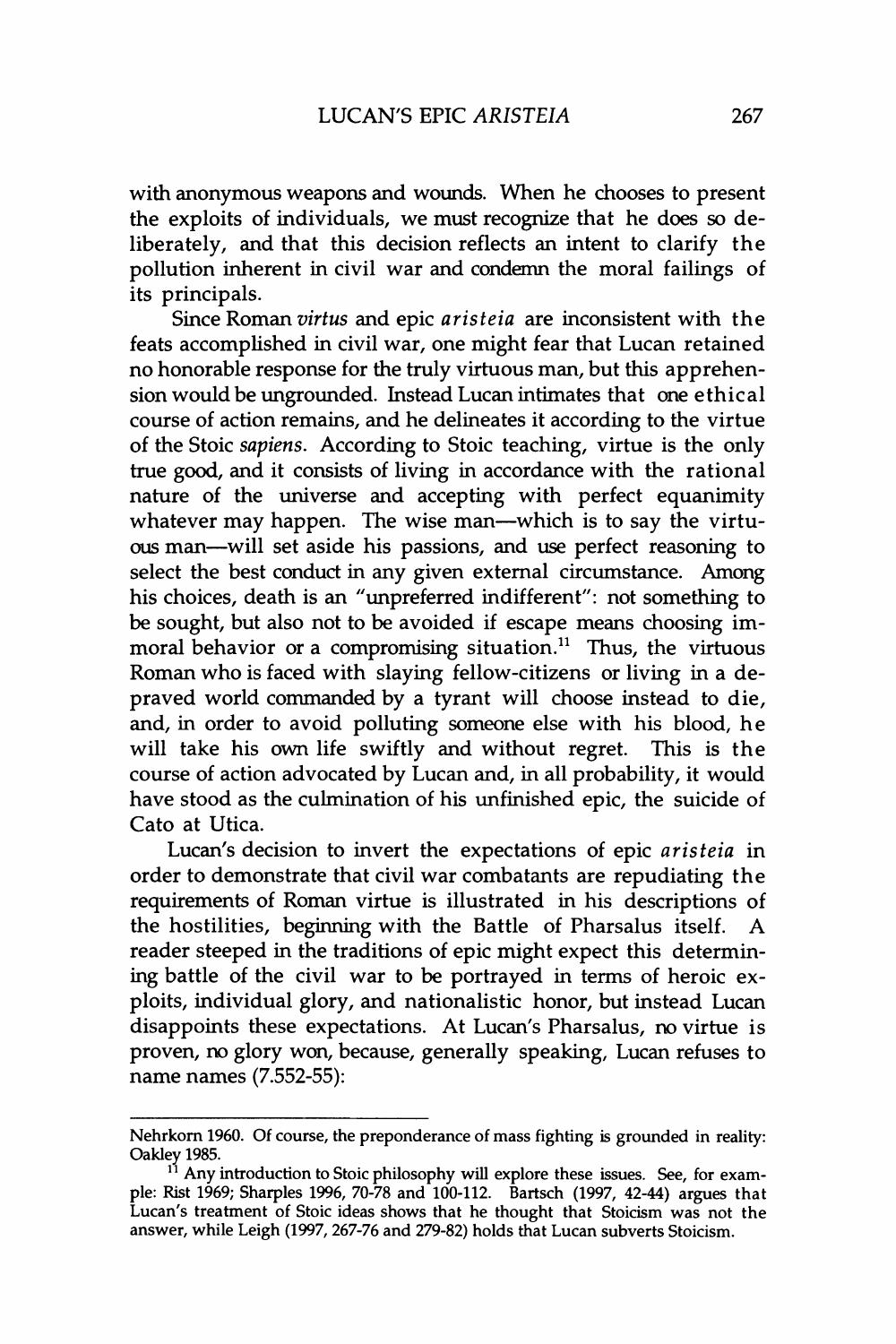**hanc fuge, mens, partem belli tenebrisque relinque, nullaque tantorum discat me vate malorum, quam multum bellis liceat civilibus, aetas. a potius pereant lacrimae pereantque querellae: quidquid in hac acie gessisti, Roma, tacebo.** 

**"Flee, mind, from this part of the war and leave it in shadows; let no age learn**  from my poetry how great a quantity of evil is permitted in civil wars. Rather **let the tears perish, and let the complaints perish. I will pass over in silence whatever you accomplished in this battle, ORome."** 

**Here Lucan utilizes the ultimate sanction that is at the disposal of the epic poet: through his power as bard (me vate) he refuses to immortalize (pereant) the martial deeds (in hac acie gessisti) which, properly understood, provoke not praise but tears and complaints (lacrimae, querellae). Thus, it is on moral grounds that Lucan usually prefers to speak of acies, cornua, and catervae rather than to recall the names of men.** 

**On the other hand, when he does single out an individual, he does so as an embodiment of the moral basis for the complaints and tears which fill his battle scenes. The first example is the soldier Crastinus (7.470-74), who is named only to be decried as the man who is so insane (rabies, 7.474) as to ignore the pious scruples which restrained his comrades (percussa pietate, 7.468) and to begin at last the unspeakable battle between brother and brother, father and son: vultus ... videre parentum/frontibus adversis fraternaque comminus arma ("They saw their fathers' faces coming against them and their brothers' weapons at close quarters," 7.462-65). By naming him, Lucan invokes the epic power which he otherwise avoids, but only to immortalize Crastinus' infamy and to fulfill, a t least in part, the penalty he is begging of the gods: the shame of eternal condemnation.** 

**The other focus of Lucan's querellae, Caesar himself, is equally vilified: hic Caesar, rabies populis stimulusque furorum ("Here is Caesar, madness for the people and a goad to rage," 7.557). As a general, Caesar does not raise his own hand and weapon against the enemy, but instead he urges his men on, stanches wounds, and points out targets. When he lifts a weapon, it is only to pass it to those who have broken theirs in the fighting, while he himself strikes no blows except against his own men, whom he thumps with the butt of his spear to spur them forward (7.574, 576-77). However, instead of inspiring his men to proud deeds of military prowess worthy of a Roman aristocrat or an epic hero, Lucan mentions**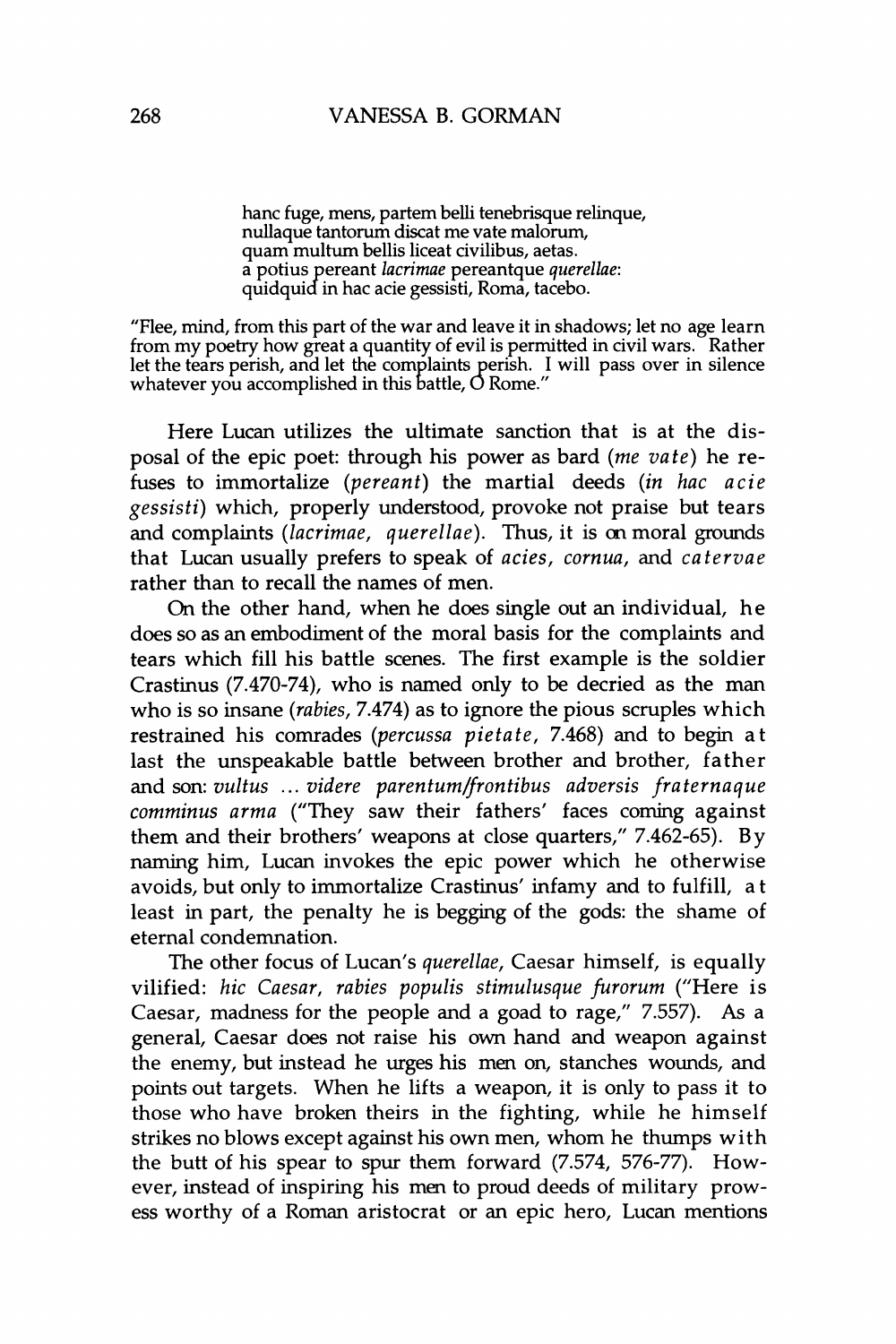Caesar as the personifications of *rabies* and *furor*, the very annihi**lation of moral excellence: hic furor, hic rabies, hic sunt tua crimina, Caesar ("Here is the rage, here the madness, here are the charges against you, Caesar," 7.551).** 

**After dealing with the querelae directed at the Caesarians, Lucan turns his attention to the lacrimae of the Pompeians. While the forces of Caesar perform res gestae, Pompey's troops suffer fa ta, and Lucan concentrates not on the individual but on the shared doom of the defenders of the Republic (7.597-99):** 

> **hic patriae perit omne decus: iacet aggere magno patricium campis non mixta plebe cadaver.**

**"Here the entire flower of the nation perishes: the patrician corpses with no commoners interspersed, lies in a great heap on the plain."** 

**Again, the exceptions, the men named by the poet, are not singled out for their valor and glorious deeds, but for the futility of their position and the passivity of their response. In the first instance, they are the defeated and the dead (7.583-85):** 

> **... caedunt Lepidos caeduntque Metellos, Corvinosque simul Torquataque nomina, rerum saepe duces summosque hominum, ...**

**"They slay the Lepidi, they slay the Metelli, and at the same time the Corvini, and those who bear the name Torquatus, often the leaders of affairs and the greatest men, ..."** 

**The great names (nomina) of Rome have become memories, attached only to lifeless bodies lying slaughtered on the Emathian plain. Among them, the poet singles out Domitius Ahenobarbus (7.599-616). Though Lucan mentions Domitius' pugnacity as a warrior (pugnax), his stubbornness in battle has brought him repeated defeat: victus totiens a Caesare salua / libertate perit ("Conquered so many times by Caesar, he perished with his freedom intact," 7.602-3). Domitius dies defiantly, scorning Caesar and pleased, no doubt, that he does not have to face Caesar's pardon a second time.12** 

**<sup>12</sup>The first time was when he was pardoned at Corfinium, 2.507-15. Interestingly enough, no individual is credited with Domitius' death and he is the only confirmed casualty according to our other sources: App. BC 2.82; Caes. BC 3.99; Cic. Phil. 2.71. Cicero says that he was killed by M. Antonius while fleeing battle, while Caesar says it was cavalrymen. See the discussion at: Ahl 1976, 50-53; Makowski 1974, 9-13.**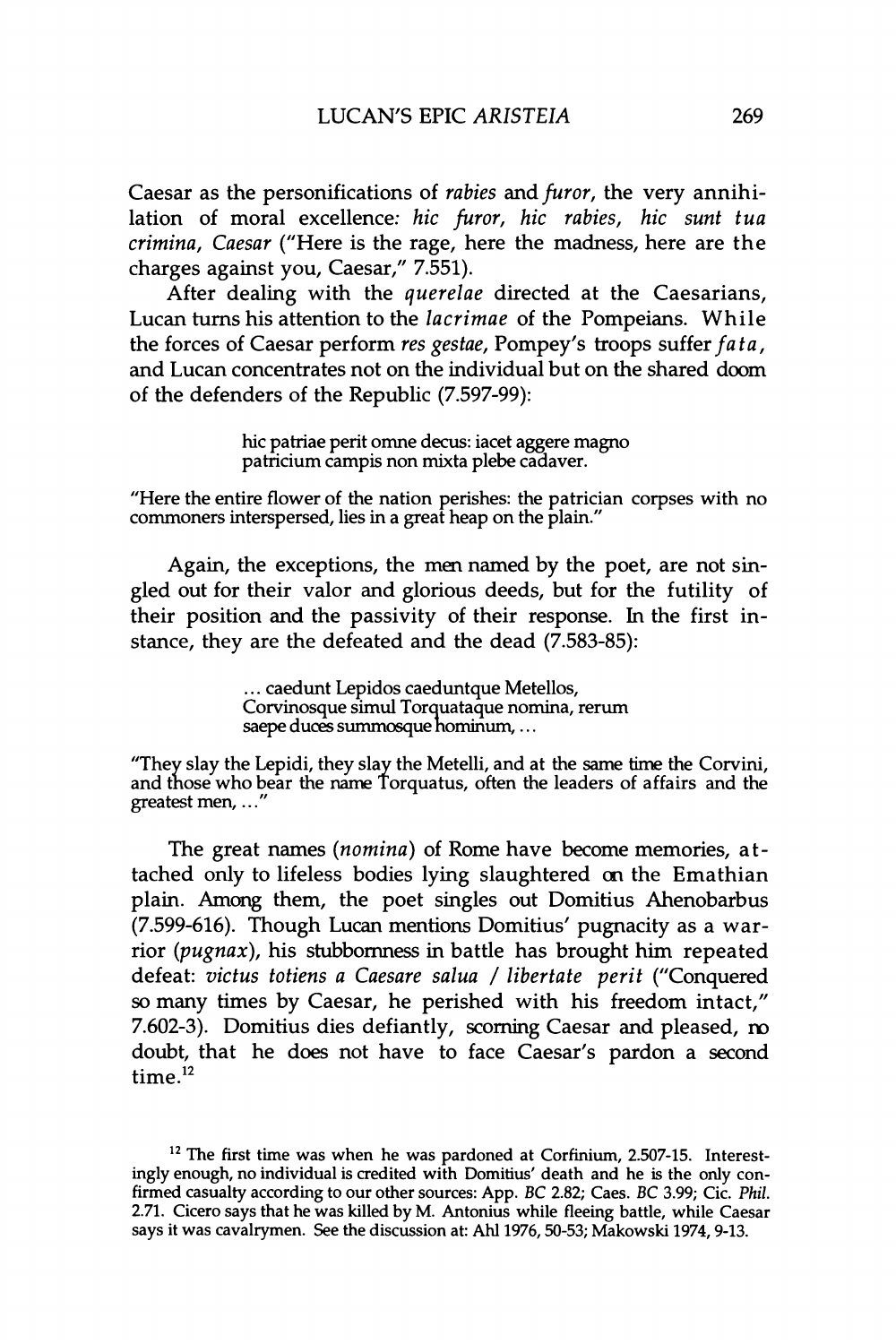**The remaining named actors are remarkable because they are neither dead not dying: instead they are about to run away. The first is the famous tyrannicide, Marcus Junius Brutus (7.586-90):** 

> **illic plebeia contectus casside vultus ignotusque hosti quod ferrum, Brute, tenebas! o decus imperii, spes o suprema senatus, extremum tanti generis per saecula nomen, ne rue per medios nimium temerarius hostes.**

**"There, with your face hidden in a commoner's helmet and unrecognized by the enemy, what a sword you were holding, Brutus! O flower of the empire, O last hope of the senate, the last merber of a family whose name was so great through the ages, do not rush too rashly into the midst of the enemy."** 

**Though he bears a famous name (extremum tanti generis no**men), Brutus remains *ignotus* on the battlefield, unseen and anony**mous. In a most anti-epic stance, Lucan actually admonishes Brutus to avoid the fight, in direct contravention to what a hero ought to be doing. Courage, the defining quality of the epic warrior, has become the fault of rashness (nimium temerarius).** 

**The last man named is, appropriately, Pompey himself. Like Caesar, he is present en the battlefield as a non-participant. But while Caesar aids and encourages the bloodshed as far as he is able, Pompey watches in frustration as his men go down in slaughter (7.669-72):** 

> **.. nec derat robur in enses ire duci iuguloque pati vel pectore letum sed timuit, strato miles ne corpore Magni non fugeret, supraque ducem procumberet orbis.**

**"Nor was the leader lacking the strength to run against the swords and suffer a fatal wound in his throat or chest. But he feared that the men would not flee once the body of Magnus was laid low, and that the entire world would collapse on top of the general."** 

**Where Caesar is characterized by a bloodthirsty madness (rabies), Pompey wants to die and has the strength (robur) to face it; his only fear is for his men. He is afraid that if he takes sword in hand and rushes in to face his death, his men will, according to the highest obligation of the epic tradition, lose their lives in battling over his body. So, in Lucan's eyes, Pompey's most noble deed, his aristeia, if you will, is to stop the fighting by fleeing. Here again the epic battle scene has been turned on its head.**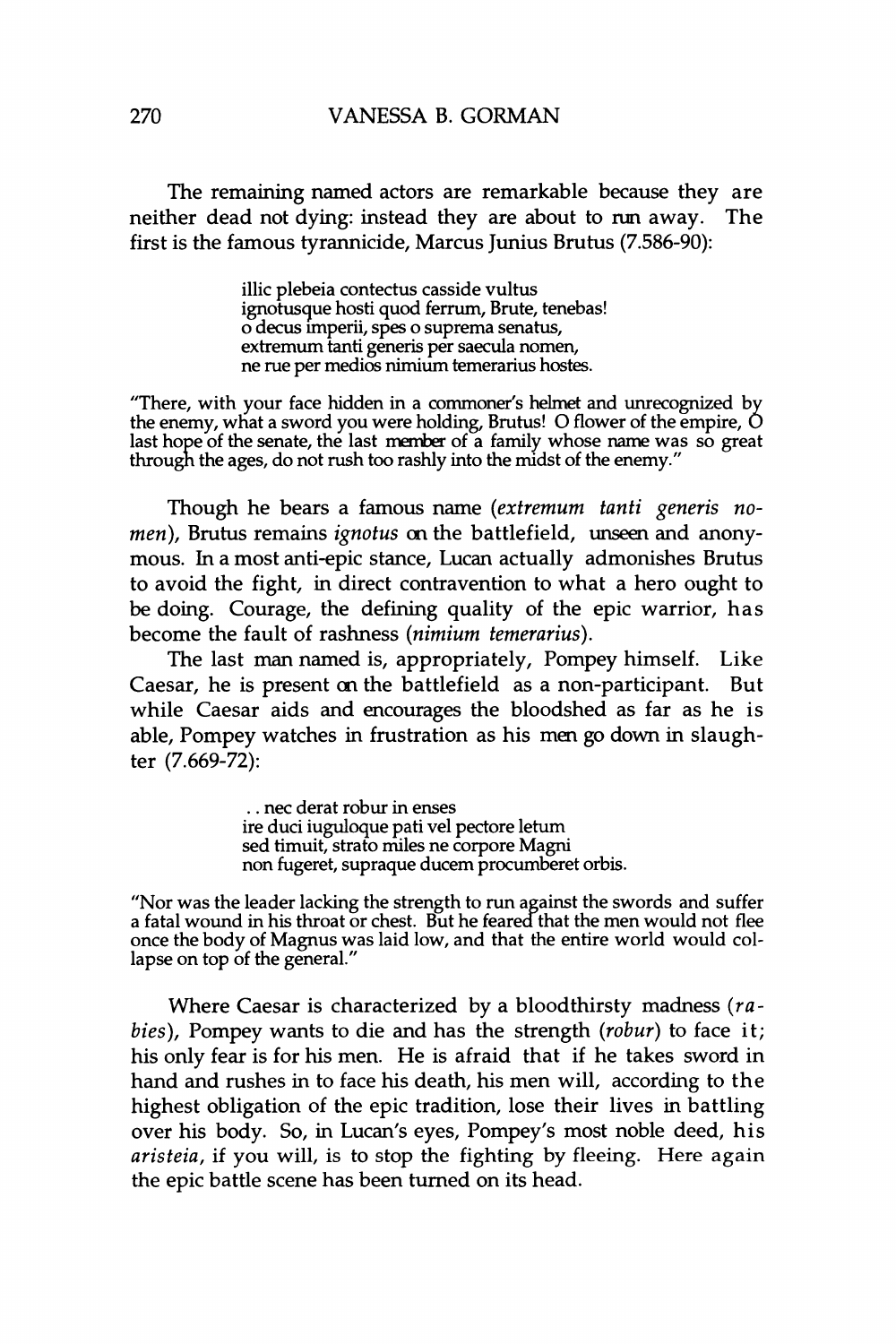**Throughout this battle, then, Lucan avoids the conventions of the epic melee, where mass battle is represented through a series of specific individual engagements whose principals are regularly named. Lucan seldom parts the fog of battle to allow individual faces to show through; at Pharsalus, he does it only to illustrate the un- or even anti-heroic behavior inherent in civil war. The naming of individual actors, individual causes of both lacrimae and querellae, must remain the exception. The poet must refuse to memorialize the names of men because he must mourn the death of the whole world (7.617-31):** 

> **inpendisse pudet lacrimas in funere mundi mortibus innumeris, ac singula fata sequentem quaerere, letiferum per cuius viscera vulnus exierit, quis fusa solo vitalia calcet, ore quis adverso demissum faucibus ensem expulerit moriens anima, quis corruat ictus, quis steterit, dum membra cadunt, qui pectore tela transmittant, aut quos campis adfixent hasta, quis cruor emissis perruperit aera venis inque hostis cadat arma sui, quis pectora fratris caedat et, ut notum possit spoliare cadaver, abscisum longe mittat caput, ora parentis quis laceret nimiaque probet spectantibus ira, quem iugulat, non esse patrem. mors nulla querella igna sua est, nullosquehominum lugere vacamus.**

**"It is shameful, at the death of the world, to shed tears over countless deaths and following the individual fates, to ask: through whose guts has the deathdealing wound passed; who steps upon his own entrails when they were spilled on the ground; who, facing the enemy and dying, expelled with his breath the sword stuck in his throat; who falls to earth, stricken; who has stood while his limbs fall; which men pass weapons through their breasts; and whom has the javelin pinned to the ground; what blood has spurted through the air from burst veins and falls on the armor of its enemy; who strikes the breast of his brother and, in order that he may despoil the corpse he recognizes, cuts of the head and throws it far away; who rips up the face of his parent and convinces the spectators with his excessive anger that the man whose throat he cut is not his father. No death is worthy of its own complaint, and we are free to mourn no individuals."** 

**It is noteworthy that Lucan conceives of the battlefield, not in terms of victor and victim, but in terms of weapon and wound. No one casts the spear or wields the sword, but each man dies, a bloody body part falling to an inanimate instrument of war.'3 In the careful detailing of the anonymous gore we are reminded of the care** 

**<sup>13</sup>Metger (1957, esp. 25-26 and 33-48) touches on this point, but never develops it. For themes of dismemberment, see Most 1992.**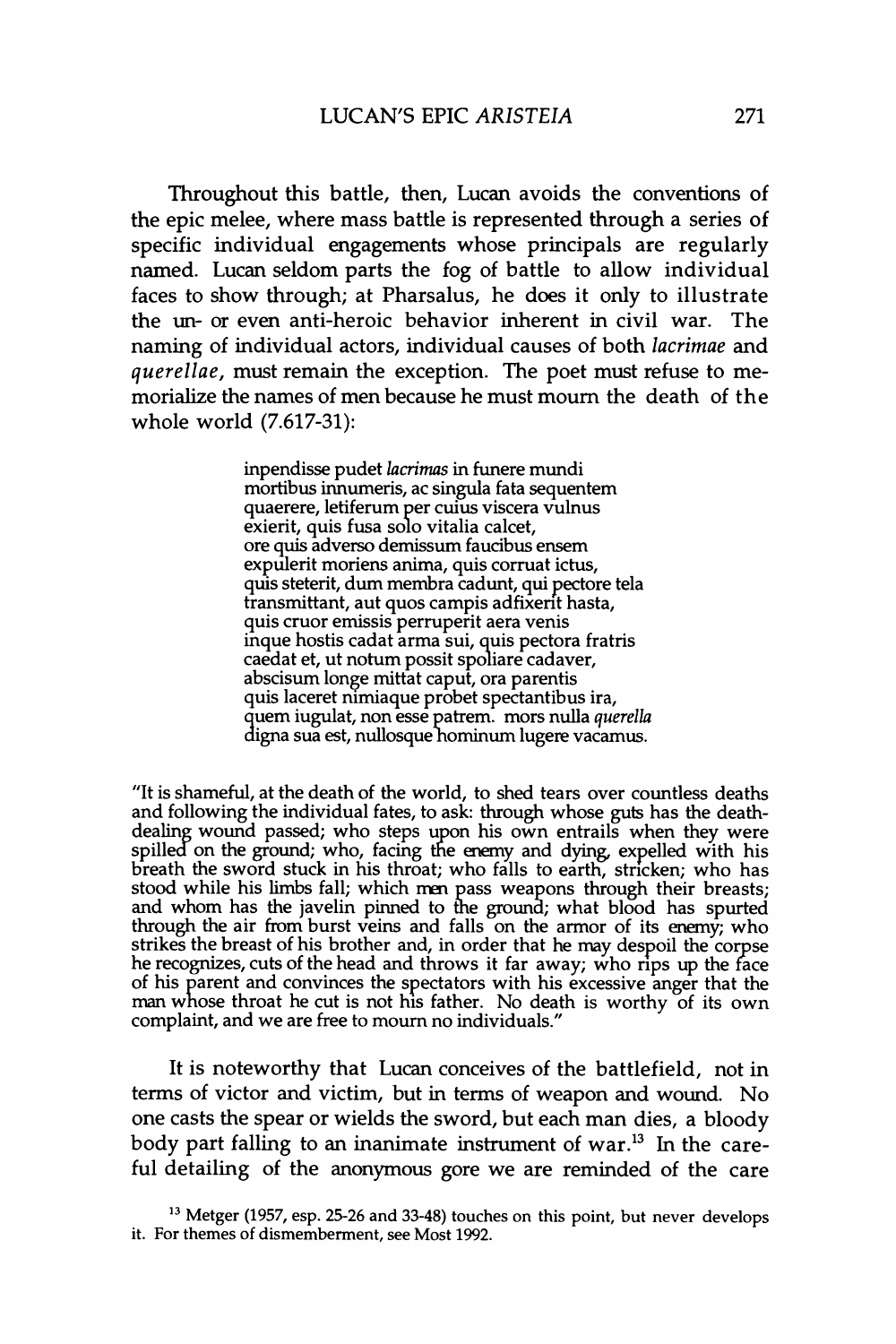**displayed by Homer and Vergil in naming and describing their specific heroes engaged in aristeia, and must note the startling transformation of this convention. In order to fit the crimina of a civil war into an epic framework, Lucan must parallel the actions of his soldiers and efface the names of the opponents. Like the soldier who cuts of the head of his brother so that he can perform the epic act of robbing the body of its armor, Lucan removes the identifying features from his players. Just as the soldier must remove the evidence of his fratricide before he can proceed, Lucan must remove the individual identities so that he can narrate the civil war without being crushed under the horrifying pollution and sorrow of the individual accusations.** 

**For Lucan the Battle of Pharsalus may have represented the most extreme horror of civil war, but other, less important battles also share in the taint of immorality. When he depicts these other battles, he again manipulates the epic motif of naming to emphasize this sinfulness. This stratagem can be seen clearly in Lucan's portrayal of the sea battle at Massilia, the first major engagement of the epic (3.509-762).14 Here, at first glance, Lucan seems to depict traditional epic combat. Perhaps because, while still within the realm of civil war, Massilia does not pit brother against brother, but Roman against Greek, Lucan is able to resolve the mass battle into a series of individual contests.'5 However, here again he manipulates the technique of naming in order to make a moral point.** 

Lucan focuses on twelve participants. **pierced in back and breast simultaneously (3.585-91). Telo receives a javelin in his breast (3.592-99). Gyareus is tor by a grappling hook (3.600-602). An unnamed twin receives multiple wounds: one hand and the other arm are hacked off and his chest is riddled with spears before he leaps onto the enemy ship and sinks it with**  his body weight (3.603-34).<sup>16</sup> Lycidas is torn in half by a hook **(3.635-46). An unnamed man in the water is crushed between ramming ships (3.653-61). Another unnamed man is wrestled under water by Phoceus and drowned (3.696-702), but Phoceus hits his head on the bottom of a ship when he is surfacing and himself drowns (3.703-4). A second Roman, Tyrrhenus, is wounded by Lygdamus (3.709-21), but then he, in tur, strikes Argus a fatal blow (3.721-** 

**<sup>14</sup>For the sea battle, see especially: Metger 1957, 21-76; Fuhrmann 1968; Hunink 1992; Masters 1992, 11-42.** 

**<sup>15</sup>Opelt (1957) sees Lucan's portrayal of Massilia as a chain of combat rather than individual scenes of aristeia.** 

**<sup>16</sup>See Metger 1970 for a detailed look at the episode of the twins.**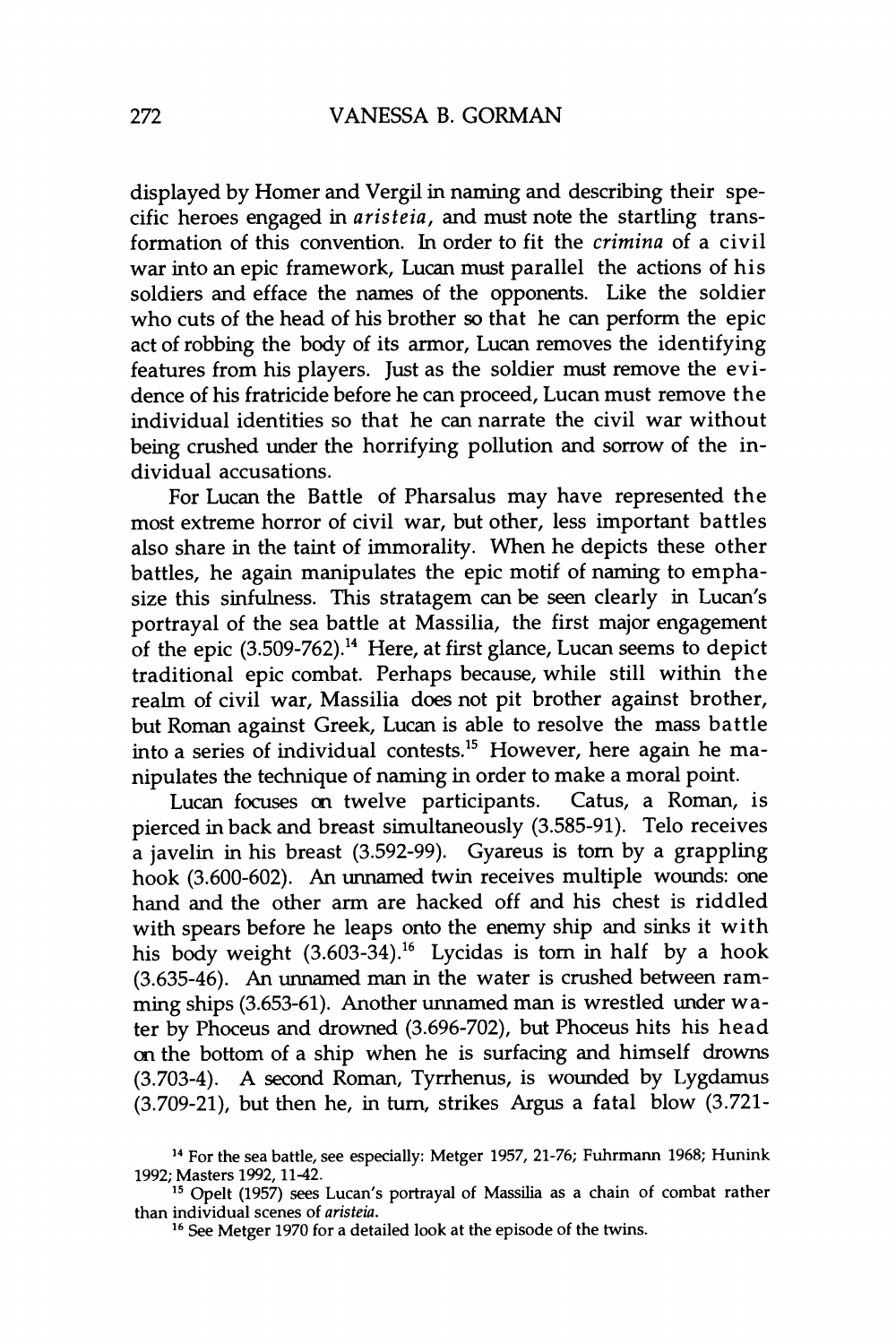**25). Finally, Argus' father, wishing to precede his son in death, takes his own life first by stabbing himself and then by jumping off into the water (3.726-51).** 

**Of these twelve men, ten are shown at the moment of their death, the passive recipients of wounds, but at no point does the glory of the victim pass to the victor because, with only one exception, a named man is not killed by a named man. Four named and two unnamed men are slain by inanimate weapons, while another nameless man commits suicide. One named man, Phoceus, is at least momentarily victorious, but not only is his opponent unnamed but his victory is short-lived, the means to his own bizarre death. Furthermore, the theme of anonymous fighting and death is reinforced by the eight names which Lucan chooses for his fighters. None of them are known historical figures. Phoceus, Tyrrhenus, and Argus are ethnics, as may also be Gyareus (from Gyaros, an island in the Cyclades used as a prison, cf. Cic. Att. 5.12.1). Telo(n), and Lygdamus are fairly common Greek names, but Lycidas less so. Catus is a cognomen.l7 Thus, even the named fighting has been rendered obscure by the lack of specific referents with personal reputations.** 

**The idea that Lucan is consciously manipulating the features associated with the epic aristeia is reinforced by the one exceptional episode-one of only two instances in the entire work in which he gives the names of the participants on both sides (see Table I). Lygdamus shoots a bullet from his sling which hits Tyrrhenus in the temple and bursts both of his eyeballs. In a great show of selflessness, Tyrrhenus begs his companions to arm him and point him at the enemy so he may continue the battle (3.716-21):** 

> **Vos, ait, o socii, sicut tormenta soletis, me quoque mittendis rectum componite telis. egere, quod superest animae, Tyrrhene, per omnes bellorum casus. ingentem militis usum hoc habet ex magna defunctum parte cadaver: viventis feriere loco.**

**"O allies, he says, station me in the right osition to hurl darts, just as you are accustomed to do with engines of war. Tyrrhenus, you must spend what remains of your life in all the hazards of war. Your corpse, although it is nearly dead, holds a huge benefit for the soldier: you will be struck in the place of a living man."** 

**<sup>17</sup>The name is associated with the Aelii, Egnatii, Firmii, Iulii, and Valerii: RE 3.1798 (1899) s.v. Catus (2). A Catus also serves as a soldier in the writings of Silius Italicus (4.139).**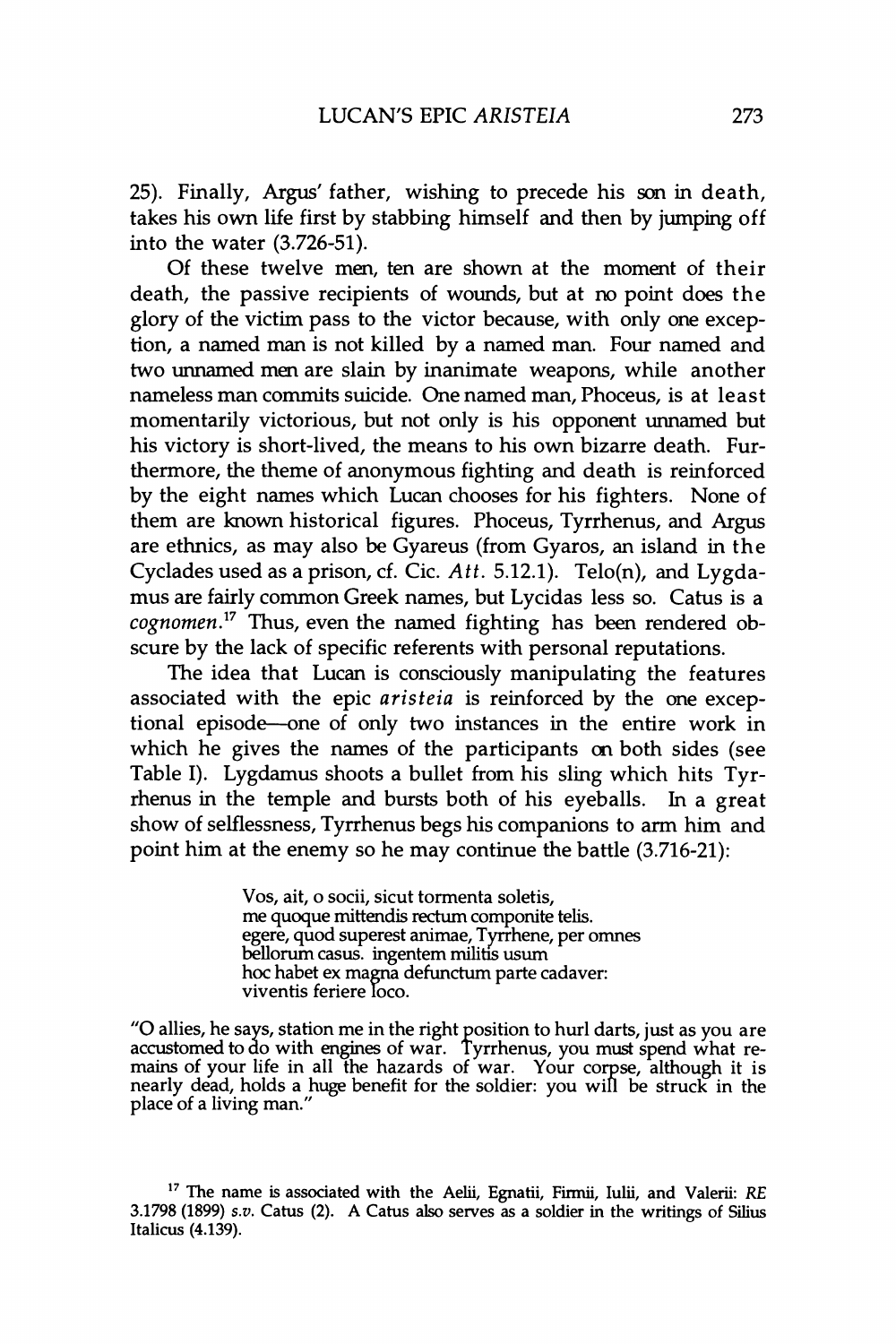| Table I               |                          |                   |                          |                                  |               |              |                 |
|-----------------------|--------------------------|-------------------|--------------------------|----------------------------------|---------------|--------------|-----------------|
| <b>ATTACKER</b>       | ORIGIN OF<br><b>NAME</b> | <b>ATTACKEE</b>   | ORIGIN OF NAME MEANS     |                                  | <b>RESULT</b> | <b>PLACE</b> | <b>CITATION</b> |
| Unnamed               | None                     | Catus             | Greek? Cognomen          | Pierced in back and<br>breast    | Killed        | Massilia     | 3.585-91        |
| Umamed                | None                     | Telo              | Greek?                   | Javelin in breast                | Killed        | Massilia     | 3.592-99        |
| Unnamed               | None                     | Gyareus           | Ethnic [from<br>Gyaros?] | Grappling hook                   | Killed        | Massilia     | 3.600-602       |
| Umamed                | None                     | Unnamed<br>Twin   | None                     | Multiple wounds                  | Killed        | Massilia     | 3.603-34        |
| Unnamed               | None                     | Lycidas           | Greek?                   | Torn in half by hook             | Killed        | Massilia     | 3.635-46        |
| None                  | None                     | Ship's crew       | None                     | Tipped under own<br>weight       | Drowned       | Massilia     | 3.647-52        |
| Ramming Ships         | None                     | Unnamed           | None                     | Crushed in water                 | Killed        | Massilia     | 3.653-61        |
| Phoceus               | Ethnic                   | Unnamed           | None                     | Wrestled under water             | Drowned       | Massilia     | 3.696-702       |
| None                  | None                     | Phoceus           | Ethnic                   | Hit head on ship                 | Drowned       | Massilia     | 3.703-4         |
| Lygdamus              | Greek?                   | Tyrrhenus         | <b>Ethnic</b>            | Bullet to eye                    | Blinded       | Massilia     | 3.709-21        |
| Tyrrhenus (blind)     | Ethnic                   | Argus             | <b>Ethnic</b>            | Blind throw; javelin in<br>belly | Killed        | Massilia     | 3.721-25        |
| Father of Argus       | None                     | Self              | None                     | Multiple wounds                  | Killed        | Massilia     | 3.726-51        |
| Own men /<br>Vulteius | None                     | Selves/own<br>men | None                     | Multiple wounds                  | Killed        | Illyricum    | 4.544.74        |
| None                  | None                     | Curio             | Historical               | None                             | Killed        | Libya        | 4.793-98        |
| Scaeva                | Historical               | Unnamed           | None                     | <b>Buried under corpses</b>      | Killed        | Minicius     | 6.169-72        |
| Scaeva                | Historical               | Umamed            | None                     | Miscellaneous weapons            | Killed        | Minicius     | 6.172-79        |
| Scaeva                | Historical               | Unnamed           | None                     | Swords                           | Killed        | Minicius     | 6.180-85        |
|                       |                          |                   |                          |                                  |               |              |                 |
|                       |                          |                   |                          |                                  |               |              |                 |
|                       |                          |                   |                          |                                  |               |              |                 |
|                       |                          |                   |                          |                                  |               |              |                 |

Table I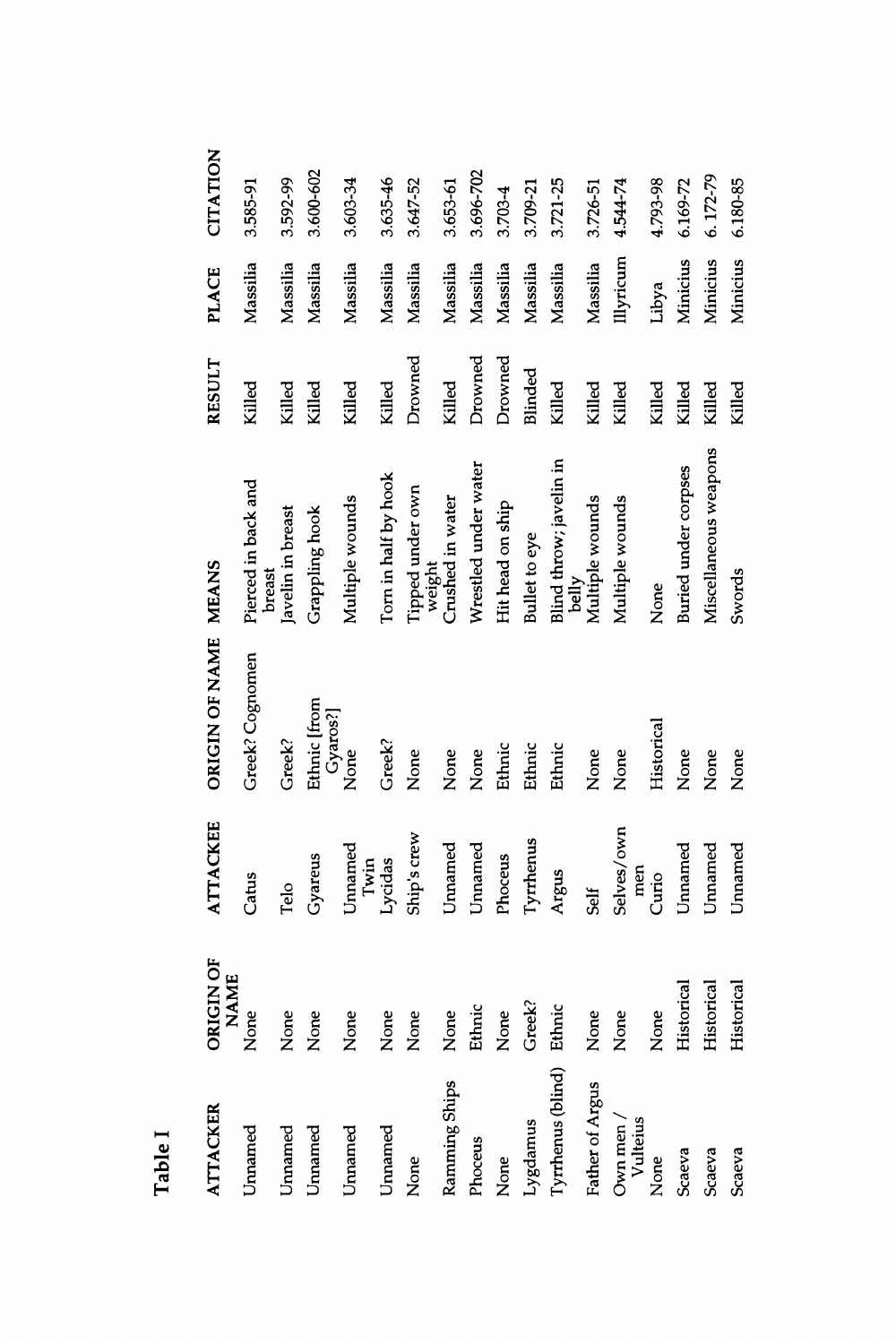| г           |
|-------------|
|             |
| Ľ.          |
|             |
|             |
|             |
| −           |
|             |
|             |
| ω           |
|             |
|             |
|             |
| ш           |
|             |
| ś<br>t<br>ŧ |
|             |
|             |
|             |
|             |

| <b>ATTACKER</b>              | <b>ORIGIN OF</b><br><b>NAME</b> | <b>ATTACKEE</b> | ORIGIN OF NAME MEANS |                                            | <b>RESULT</b> | <b>PLACE</b>         | <b>CITATION</b> |
|------------------------------|---------------------------------|-----------------|----------------------|--------------------------------------------|---------------|----------------------|-----------------|
| Unnamed                      | None                            | Scaeva          | Historical           | Multiple wounds                            | Survived      | Minicius             | 6.186-212       |
| Cretan archer                | None                            | Scaeva          | Historical           | Arrow to eye                               | Blinded       | Minicius             | 6.213-16        |
| Scaeva (blind)               | Historical                      | Aulus           | Praenomen            | Tricked; stabbed in<br>throat              | Killed        | Minicius             | 6.228-39        |
| Unnamed                      | None                            | Lepidi          | Historical           | Seen as corpses                            | Killed        | Pharsalus            | 7.581-85        |
| Unnamed                      | None                            | <b>Metelli</b>  | Historical           | Seen as corpses                            | Killed        | Pharsalus            | 7.581-85        |
| Unnamed                      | None                            | Corvini         | Historical           | Seen as corpses                            | Killed        | Pharsalus            | 7.581-85        |
| Unnamed                      | None                            | Torquati        | Historical           | Seen as corpses                            | Killed        | Pharsalus            | 7.581-85        |
| Umamed                       | None                            | Domitius        | Historical           | One thousand wounds                        | Killed        | Pharsalus            | 7.597-616       |
| Achillas+Septim-<br>nus      | Historical+<br>Nomen            | Pompey          | Historical           | Stabbed; beheaded                          | Assassmated   | Egypt                | 8.536-678       |
| Dipsas                       | Snake                           | Aulus           | Praenomen            | Poison as flame                            | Killed        | Libya                | 9.737-60        |
| Seps                         | Snake                           | Sabellus        | Ethnic               | Poison melted flesh                        | Killed        | Libya                | 9.761-88        |
| Prester                      | Snake                           | Nasidius        | Historical           | Poison swelled body                        | Killed        | Libya                | 9.789-804       |
| Haemorrhois                  | Snake                           | Tullus          | Praenomen            | Poison; sweated blood                      | Killed        | Libya                | 9.805-14        |
| Nile Serpent                 | Snake                           | Laevus          | Cognomen?            | Poison stopped heart                       | Killed        | Libya                | 9.815-21        |
| laculus                      | Snake                           | Paulus          | Cognomen             | Pierced head                               | Killed        | Libya                | 9.822-28        |
| <b>Basilisk</b>              | Snake                           | Murrus          |                      | Cut off own hand to                        | Maimed        | Libya                | 9.829-38        |
| Caesar (ordered)             | Historical                      | Pothinus        | Historical           | "Died the death of<br>Magnus"<br>save life | Executed      | Alexandria 10.515-19 |                 |
| Arsinoe (ordered) Historical |                                 | Achillas        | Historical           | Sword                                      | Executed      | Alexandria 10.520-25 |                 |
|                              |                                 |                 |                      |                                            |               |                      |                 |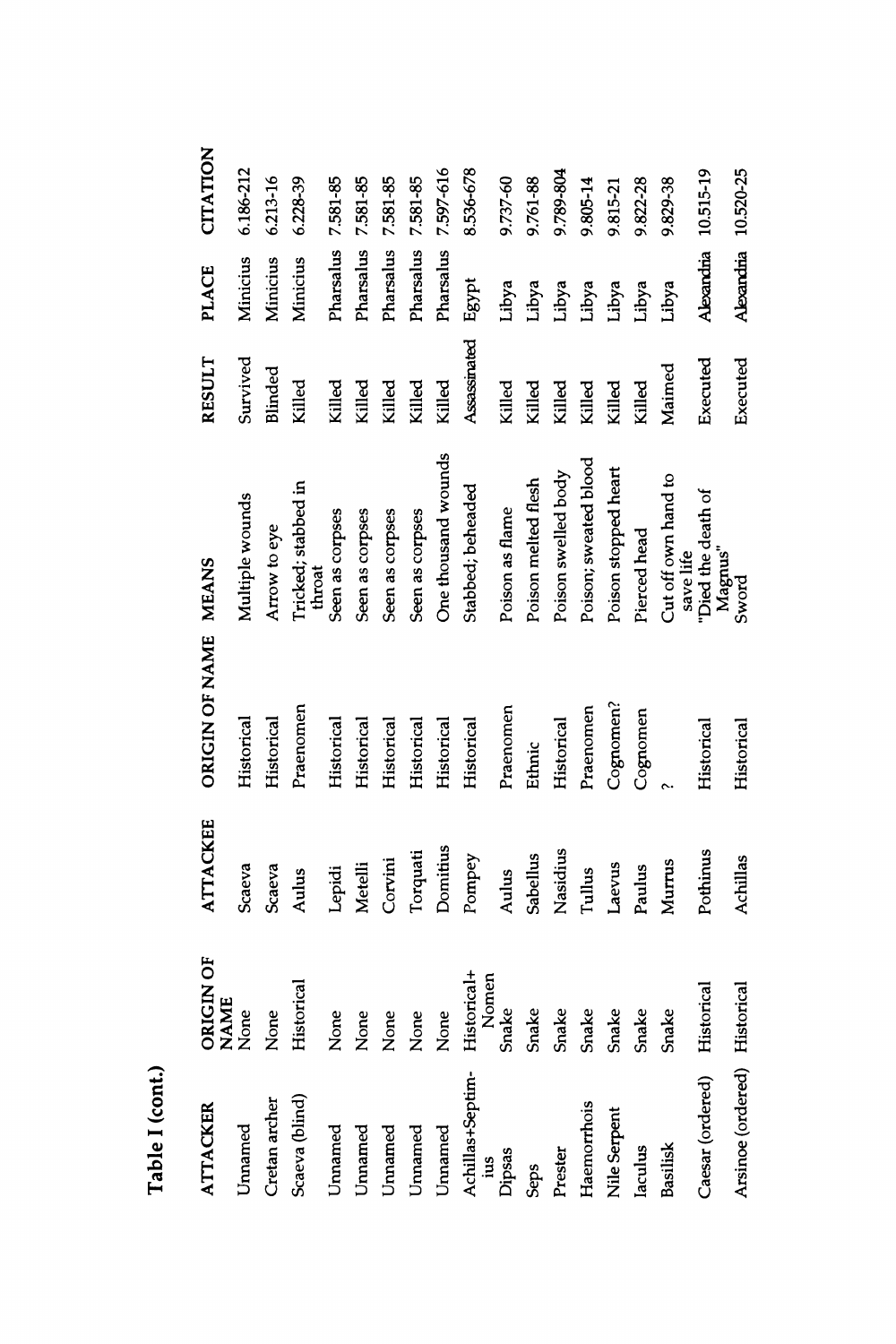**In spite of Tyrrhenus' undoubted bravery, he equates himself with an engine of war (tormentum) and a nearly-dead cadaver. Blindly he throws a weapon that pierces the belly of Argus. It is important to note that Lucan seems to be describing a traditional epic scene of military accomplishment, but in fact he has transformed the attacker from a man into an inanimate thing. Lucan is reestablishing here in one and the same person the theme of weapon and wound. Furthermore, in killing Argus, Tyrrhenus acts completely blindly. His physical blindness must be seen as symbolic of the moral blindness of civil war'8 that, in turn, perpetuates itself in another blindness, that of grief suffered by the father of Argus after his son is struck (3.735-36):** 

> **nox subit atque oculos vastae obduxere tenebrae,**  et miserum cernens agnoscere desinit Argum.

**"Night fell and enormous shadows covered his eyes, and, perceiving wretched Argus, he ceases to recognize him."** 

**With these words Lucan reintroduces another theme already familiar from our discussion of Brutus and of the corpses at Pharsalus: nonrecognition. The importance of this theme is emphasized with the verses that conclude his depiction of the Battle of Massilia (3.758-61):** 

> **coniunx saepe sui confusis vultibus unda credidit ora viri Romanum amplexa cadaver, accensisque rogis miseri de corpore trunco certavere patres.**

**"Often a woman, embracing a Roman corpse whose features were obscured by the sea, imagined the face to be that of her own husband, and next to the**  flaming funeral pyres wretched fathers contested with each other over a **headless body."** 

**Like the dead at Pharsalus, the victims of Massilia have had their features effaced. As we have seen, this physical erasure of identity has poetic significance. Lucan is fashioning for himself an anomalous role as epic poet. Instead of immortalizing the names of**  heroes, his aim is the suppression of individual identities. **moral reasons, Lucan moves to center stage the spilling of blood, emphasizing civil war as a source of vast communal pollution. By subtracting the individual human element, he does not detract from** 

**<sup>18</sup>For literal and moral blindness in the character of Aeneas, see Putnam 1990, esp. 31-39.**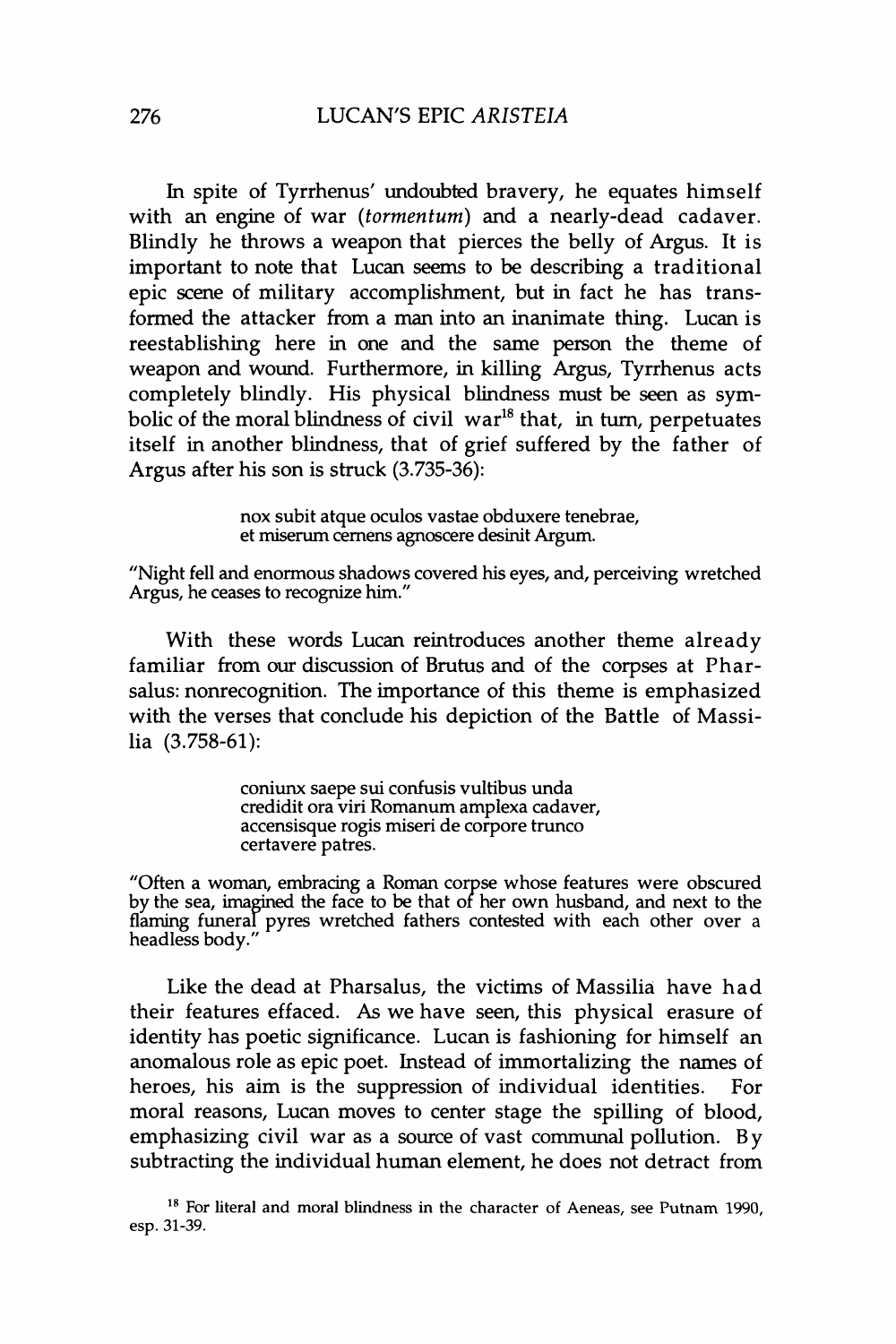**the seriousness of the universal devastation either by allowing the evil forces of Caesar to win glory or by forcing the morally stronger forces of Pompey to be polluted in the conflict.** 

**Thus, by forgoing the identification of the victims and agents of death at Massilia and at Pharsalus, Lucan avoids both glory and pollution. On one occasion, however, he decides to personalize the guilt by bestowing it on a follower of Caesar, but he has to accomplish this without also bestowing glory. Paradoxically, the pollution is bestowed and the glory withheld through the one true aristeia in the whole work, the aristeia of Scaeva (6.140-262).19** 

**In this passage, Lucan at first seems to have taken a quite traditional epic stance. He will not relate the deeds of some unknown or generically characterized figure, but of a well-known Caesarean soldier, Cassius Scaeva.20 Lucan begins the episode: Scaeva viro nomen ("Scaeva was the name of the man," 6.144). These words announce what seems to be a traditional aristeia, recording the reputation (nomen) that he elsewhere refrains from recognizing. In this passage, Pompey's men are storming the citadel of Minicius with great success until Caesar's centurion, Scaeva, is given the seemingly impossible role of defending the fortress alone. Instead of receiving their assault, he attacks first, but his original weapon is not a sword or spear, but the pile of allied corpses lying in front of him. He pushes them off the tower and buries unnamed assailants under them (6.169-72). There follows a desperate series of struggles on the wall (6.172-79):** 

> **... totaeque viro dant tela ruinae, roboraque et moles hosti seque ipse minatur. nunc sude, nunc duro contraria pectora conto detrudit muris, et valli summa tenentes amputat ense manus; caput obterit ossaque saxo ac male defensum fragili conpage cerebrum dissipat; alterius flamma crinesque genasque succendit; strident oculis ardentibus ignes.**

**"All of the ruins supply the man with weapons, and he threatens his enemy with wooden beams, blocks of stone, and his own body. Now with a stake, now with a hard pike, he pushes the chests of the enemy away from the walls,** 

**19 Many scholars discuss this passage, but some of the more interesting treatments, though widely divergent, are: Metger 1957, 62 and 165-77; Marti 1966. See also: Conte 1988; Leigh 1997, 158-90.** 

**<sup>20</sup>Caes. BC 3.53; Cic. Att. 13.23.3. Hardie (1993, 8-11 and 35) believes that Scaeva's entire purpose here is as a stand-in for Caesar. He says (68-69), "The Bellum Civile is not an epic of individual aristeiai; the one exception is the heroic defense of a Caesarian position in book 6 by the centurion Scaeva, the surrogate for the absent master, embodying the same range of features of beast, man and god."**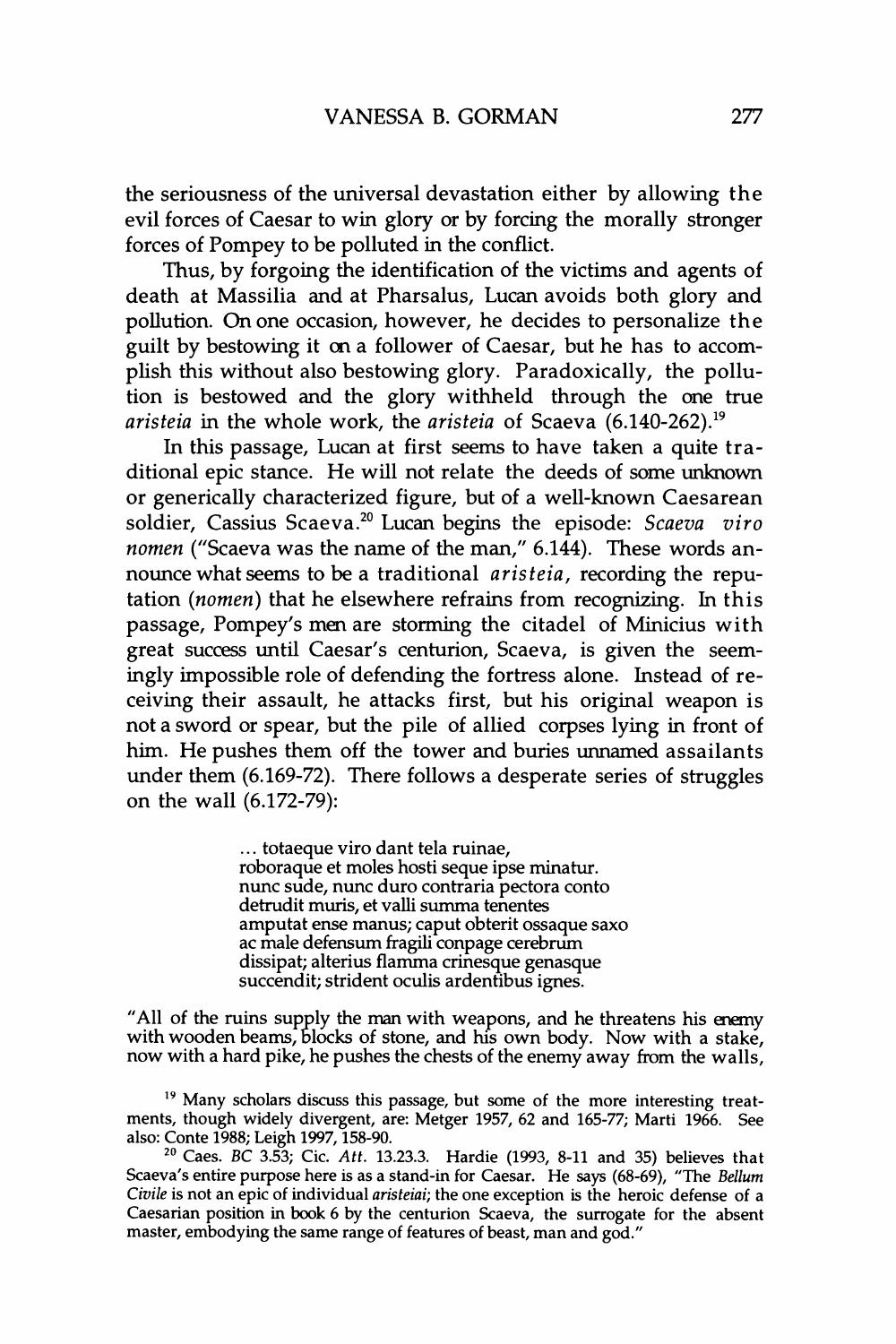**and with his sword he cuts off the hands that are grabbing the highest part of the palisade. He crushes the head and bones of one man with a rock, and spatters brains that were badly defended by such a fragile structure. The hair and beard of another man he sets afire, and the flames crackle in the burning eyes."** 

**If this is not enough, Scaeva's display is not limited to the action on the wall. He next springs over it into the midst of the enemy soldiers, wielding his sword until it is dull with congealed blood (6.180-88). Thereupon, Scaeva is himself attacked and struck by every weapon from every nameless hand, but even then he does not look to his own defense. He uses his left arm, not to hold a shield, but to attack further (6.189-212). He is wounded: a Cretan archer pierces Scaeva's left eye, but he plucks out the arrow, together with his eyeball, and stomps on them in disdain (6.213-16).** 

**Thus Scaeva deliberately surrounds himself with the enemy and suffers more wounds than any mortal could receive and still survive, including the wound to the eye that obscures his features. This episode is actually an epic remembrance of a historical story**  in which Scaeva's shield was pierced by 120 weapons,<sup>21</sup> but Lucan has taken that story-as unlikely at it may be in itself-and trans**formed it into the absurd.22 His Scaeva quickly abandons his shield, and those myriad weapons strike his body and stick in his bones and vitals (6.195, 205, etc.). Thus, in this aristeia Lucan is not glorifying Caesarean valor, but mocking it with hyperbolic irony.** 

**Irony, of course, is notoriously hard to establish, but this interpretation is supported by the final incident recounted among Scaeva's deeds. Up to this point, Scaeva's opponents have been the body parts of nameless men, stricken by an amazing assortment of weapons. But his last opponent is given a name: Aulus. After h e has been wounded in the eye, Scaeva resorts to trickery and begs for mercy. But when Aulus comes forward to help him from the field,**  Scaeva treacherously stabs him in the throat (6.228-39).<sup>23</sup> In this,

**<sup>23</sup>This is consistent with Appian's account, except that the trickery belongs to Minucius and the result is the death of not one, but two enemy soldiers, both nameless. At this moment, Scaeva is saved by the arrival of Caesar's forces and, when** 

**<sup>21</sup>Caes. BC 3.53. Appian (BC 2.60) says this was Minucius' shield and that Minucius was wounded six times whereas Scaeva merely lost his eye. Poetic license easily allows for the conflation of the two figures into one.** 

**<sup>22</sup> Johnson 1987, 59: "Scaeva's virtue ... is presented here, a caricature of Caesar's account of Scaeva, in mocking hyperbole that echoes the conventions of Roman and epic virtue only in order to subvert them." Compare Lucan's hyperbolic transformation of Vergil's twins (Aen. 10.540-49) at Massilia (3.603-34). For Lucan as a political ironist, see Bartsch 1997, 102-108.**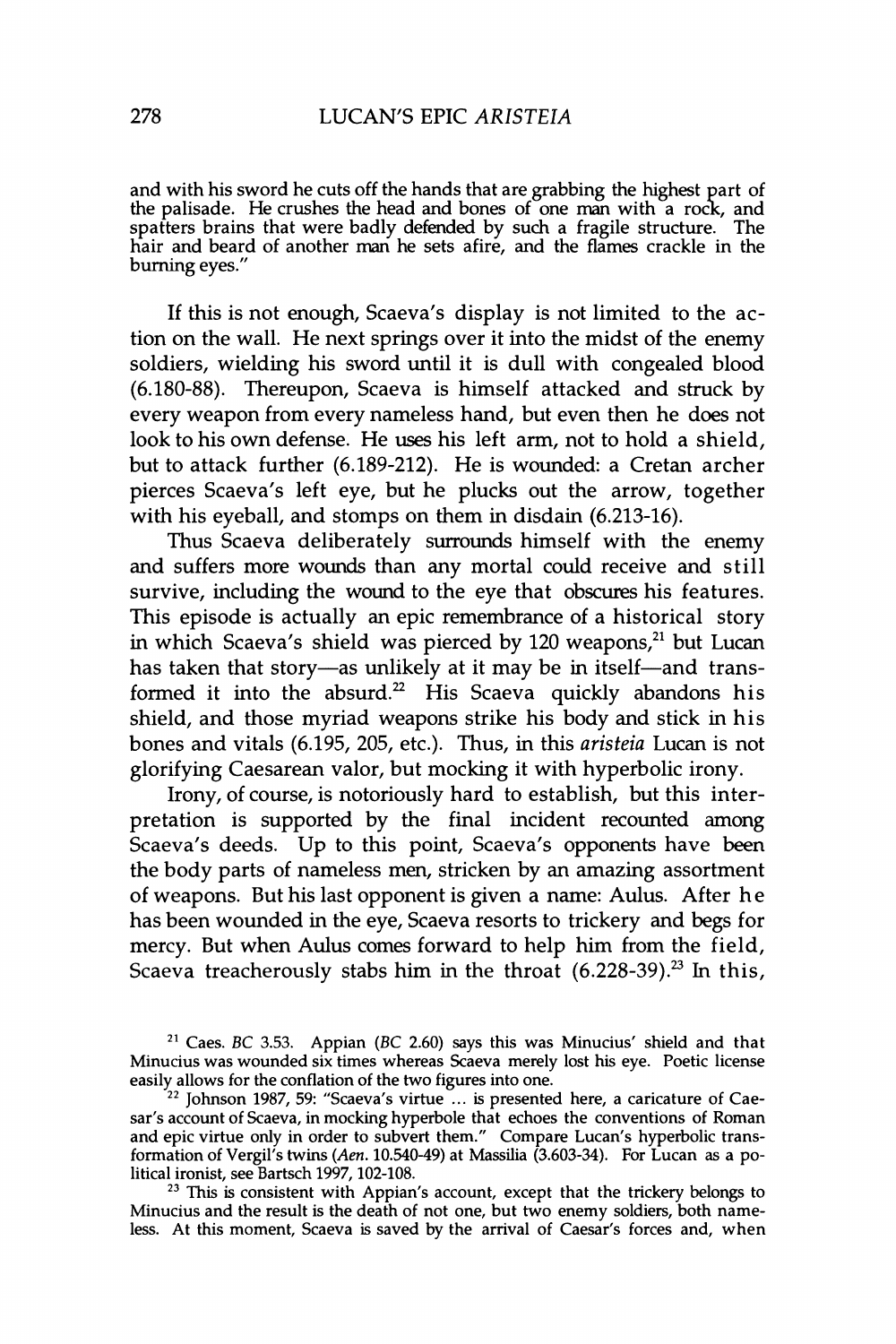**the second and last instance in the Pharsalia of a named man killing another named man cn the battlefield, the slaughter is accomplished through deceit and not straightforward military prowess. Just as Diomedes would hardly have spent the remainder of his life bragging that he killed Dolon, so also this killing could not have offered real heroic fame to Scaeva. Furthermore, Lucan conspicuously disapproves of Scaeva's action and he demonstrates his disapprobation by blinding Scaeva first and then describing him immediately before his attack on Aulus: perdiderat vultum rabies, stetit imbre cruento / informis facies ("Madness had obscured his features, and his face was deformed with a stream of blood," 6.224- 25). Once more Lucan presents us with the familiar image of literal and moral blindness and effacement. The connotations of this image are clear from passages examined above: Scaeva's face is obscured, just as his madness deprives him of his claim to individual glory.24** 

**One other scene in Lucan's work, the contest with the snakes from Book 9, resembles the heroic aristeia of the epic tradition, but it does not meet the proper requirements to produce a hero, whether great or small. Cato leads his shipwrecked men through the African desert and is fallen upon by a series, not of enemy soldiers, but of highly toxic snakes. Johnson is correct in pointing out the fantastic nature of this entire scene in which fighting is not only hopeless for the men, but ridiculous as well. Yet, both man and snake are named, and the snake is always "elaborately portrayed in terms of its special arete, its particular bite and venom."25 Ahl calls this an attempt at an aristeia,26 but if an aristeia is a demonstration of individual prowess on the battlefield, then the contest against the snakes can only render fame to the snakes, for they are the victors. They kill man after man with various horrible deaths, and so they obtain the greater glory, but the men they conquer are obscure,** 

**Pompey's men withdraw, he collapses but miraculously does not die (6.246-62). He** 

appears again at Alexandria, in the closing lines of the epic (10.542-46).<br><sup>24</sup> Cf. Caesar's *rabies*, discussed above. Along the same line, before Scaeva pleads with the Pompeians for pity, he deliberately softens his fea **removing virtus from his face (6.228-29), but when he attacks Aulus, incaluit virtus (6.240).** 

**<sup>25</sup>Johnson 1987, 53; cf. Batinski 1992.** 

**<sup>26</sup>Ahl 1976, 74. Johnson (1987, 46-57) says it is an aristeia, not of Cato's men, but of Cato himself, a means of showing that "Cato's virtue is, as Lucan imagines it here, as implausible and fantastic as the snakes that destroy his soldiers" (55). Thus, Johnson concludes, Lucan is disenchanted with Stoicism and is demonstrating it by making Cato into a "cruel cartoon of the Stoic saint" (45), a tragic victim and hero at the same time. Cf. Narducci 1985.**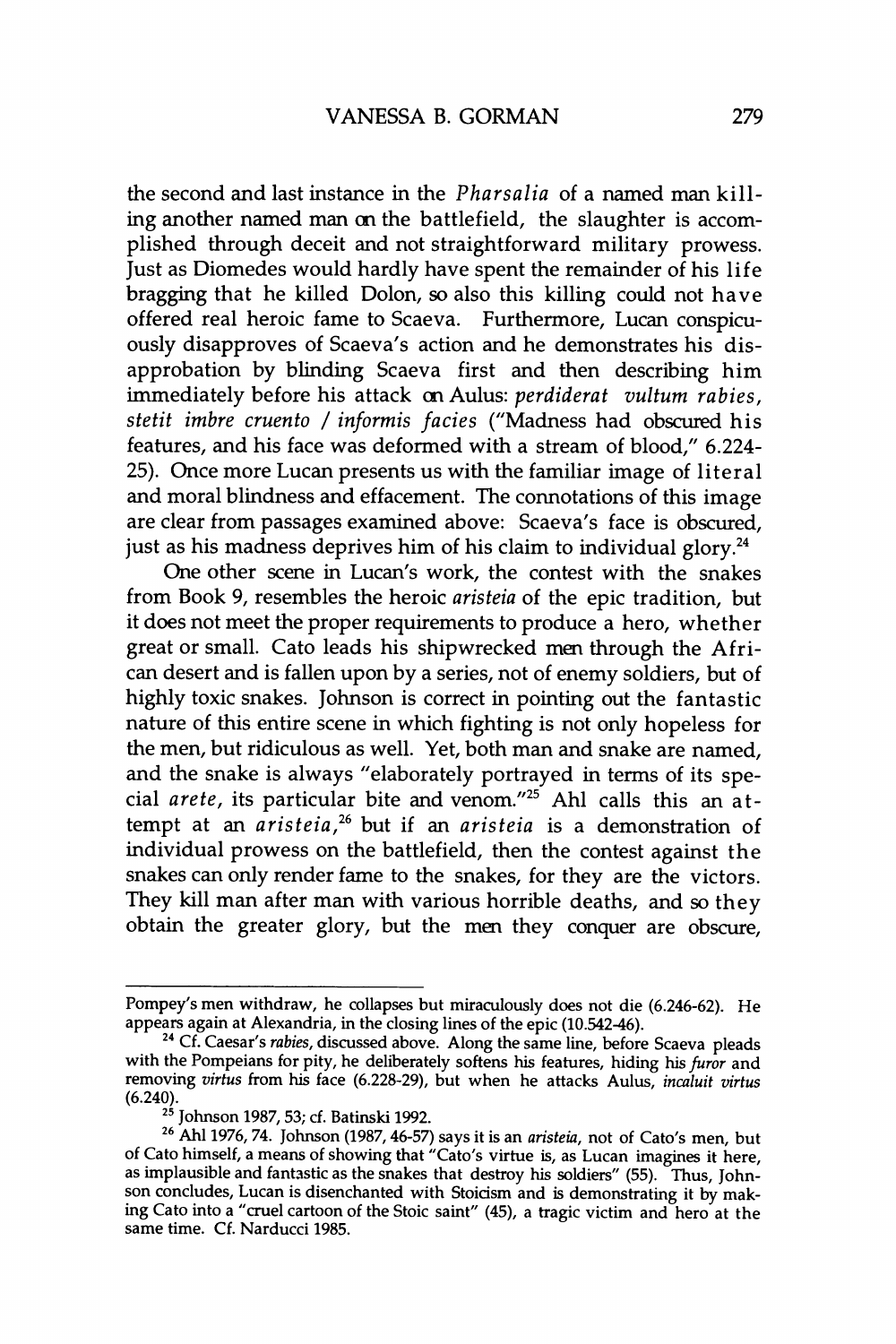**mostly fictional characters invented entirely in order to die here.27 As for Cato, he never even draws his sword. One might think Lucan were mocking us with this scene: "By associating the epic convention that most closely defines the splendors of heroic individuality with mere faces in the inglorious, anonymous crowd Lucan here subverts the conventions of epic as he everywhere subverts them."28** 

**Thus, Lucan is demonstrating throughout his work that battle scenes in civil war cannot yield epic glory. Victory is pollution and even the act of dying serves to infect the killer with an unholy virtue. Inaction is explicitly rejected by Cato as impossible (2.286- 325), presumably because it condones the winner by not opposing him and leaves the vanquished living in wickedness after the death of the Republic. There remains, however, one path that a soldier in civil war may take to righteous behavior, one course of action in which a man may draw his sword and yet avoid the pollution of kindred blood entirely. This path leads directly to the pinnacle of Stoic virtue which Lucan would well approve. In civil war, a truly virtuous man will take his own life.29** 

**The only battle scene remaining to be discussed in all of Lucan's extant epic is the mass suicide of Vulteius and his men (4.402-581). Vulteius is a Caesarian, otherwise unknown,30 who commands a raft that is caught by the enemy's traps. Realizing that he and his men are surrounded and have no chance of survival left to them, he urges his men to suicide (4.474-520) with promises of glory (4.479-80). Indomitos sciat esse viros ("Let him know that men are not conquered," 4.505), he says, even when tempted with treaties and the offer to spare his life (4.507-8), because, most of all, they will be remembered as monuments to virtue (magna virtute merendum est, 4.512). When the speech is successful, after continuing their resis-**

**27 The names include a common Roman praenomen (Aulus), a nomen or cognomen (Tullus), two cognomina (Laevus and Paulus), an ethnic (Sabellus), a Greek name (Murrus), and one historical figure (Nasidius). Silius Italicus (1.377-420) has a character named Murrus who is given a small aristeia of his own. The explanation for his name is that he is Rutulian on his mother's side and Greek on his father's. Caesar (BC 2.3-4; B. Afr. 64) says that Nasidius was a Pompeian supporter who led a small fleet to aid Domitius at Massilia. Cf. Caes. Att. 11.17.3; App. BC 5.139.** 

**28 Johnson 1987, 53.** 

**<sup>29</sup>For Roman views on suicide in general, see: van Hooff 1990; Grise 1982; Bayet 1951. For Lucan's Stoicism, see Due 1970. For the best treatment of the theme of selfdeath and amor mortis in Lucan, see Makowski 1974.** 

**30 Cicero (Verr. 3.66.155) discusses a L. Volteius or Vulteius who is praetor of Sicily in 69 BCE, and very influential with L. Metellus. There is no indication whether or not he should be identified with the character here.**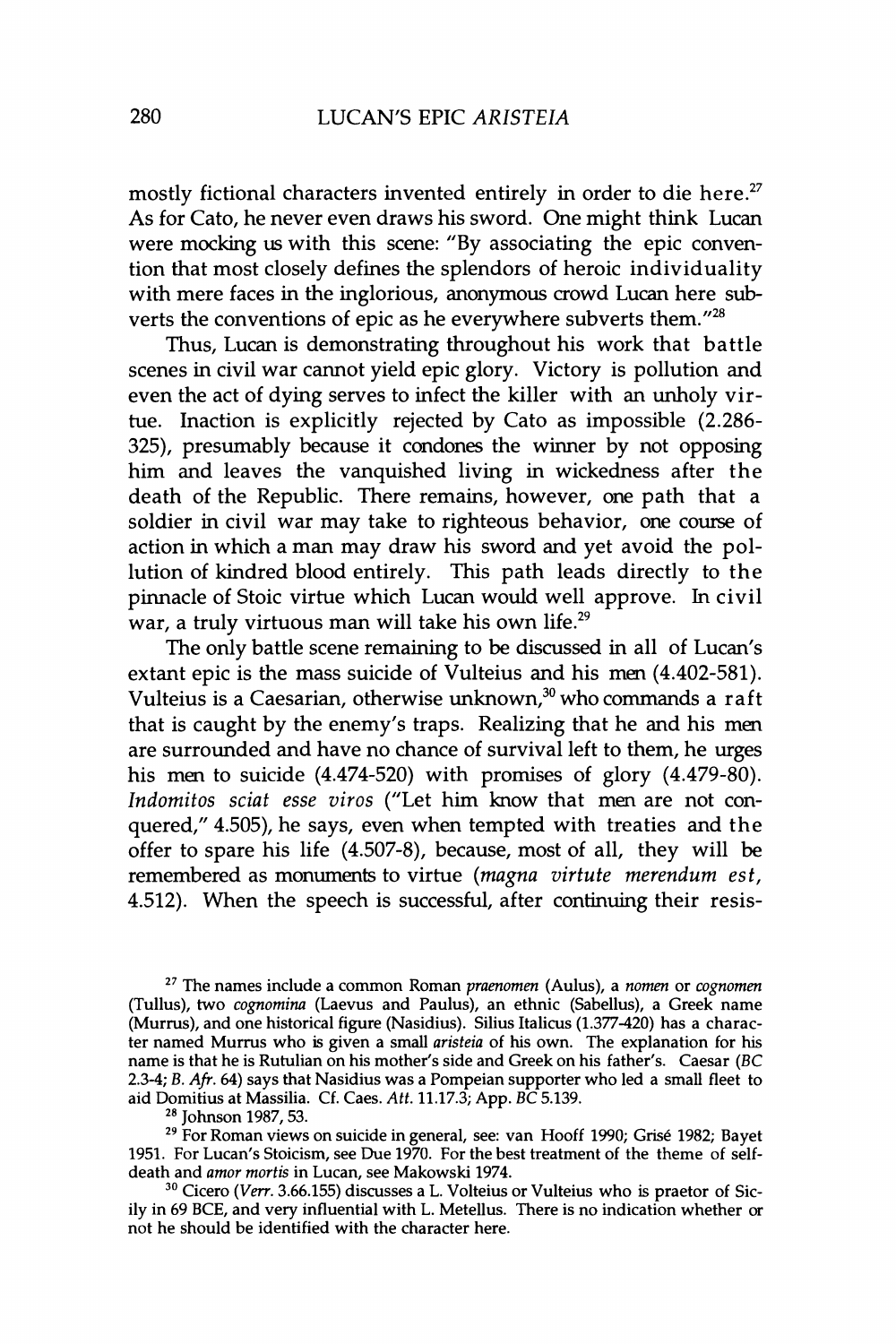**tance a little longer, Vulteius' men all die, stabbing each other to death (4.558-60, 565-56).31** 

**Here at last it might seem that epic and moral virtue are reconciled on the field of battle, for in this scene Lucan uses his own poetic voice and that of the character Vulteius to sound remarks that would prick the attention of a reader familiar with the most severe moral teachings of the Stoic school. First, Vulteius could be taken for a dedicated Stoic when he reminds the men: vita brevis nulli superest, qui tempus in illa/quaerendae sibi mortis habet ("No man's existence is short who lives long enough to seek his own death," 4.478-79). Then Lucan himself, in his role as guardian of epic fame, rounds off the entire scene with a stirring portrayal of suicide as a means to freedom (4.573-81):** 

> **...nullam maiore locuta est ore ratem totum discurrens Fama per orbem. non tamen ignavae post haec exempla virorum percipient gentes quam sit non ardua virtus servitium fugisse manu, sed regna timentur ob ferrum et saevis libertas uritur armis, ignorantque datos, ne quisquam serviat, enses. mors, utinam pavidos vitae subducere nolles, sed virtus te sola daret.**

**"Rushing throughout the whole earth, Fame has never spoken more loudly about any raft. Nevertheless, after the examples of these rrn, cowardly nations will not comprehend how easy a virtue it is to escape servitude through suicide. But despots are feared because of their steel and freedom is vexed by savage arms. People do not understand that they have swords so that no one need be slaves. O death, would that you were unwilling to free cowards from life, but rather that you were the gift of virtue alone."** 

**This passage may stand beside the strong Stoic defenses of suicide as a means to avoid immoral or shameful acts, and is especially in tune with the view presented by Seneca that suicide is the ultimate assertion of freedom (see the discussion below). Thus, it seems, we finally have heroes in our story, men with the courage to take their own lives and men who will stand as a monument to virtue.** 

**But even here, Lucan sabotages the first reading of the episode by returning to the same themes that he has used to discredit the other battle scenes in this work: non-recognition, weapon and wound, and the pollution of kindred blood. Though the fame of this act of resistance is said to be unsurpassed of its kind, the model of** 

**<sup>31</sup>For a detailed treatment of this scene, see Leigh 1997, 217-19 and 259-64.**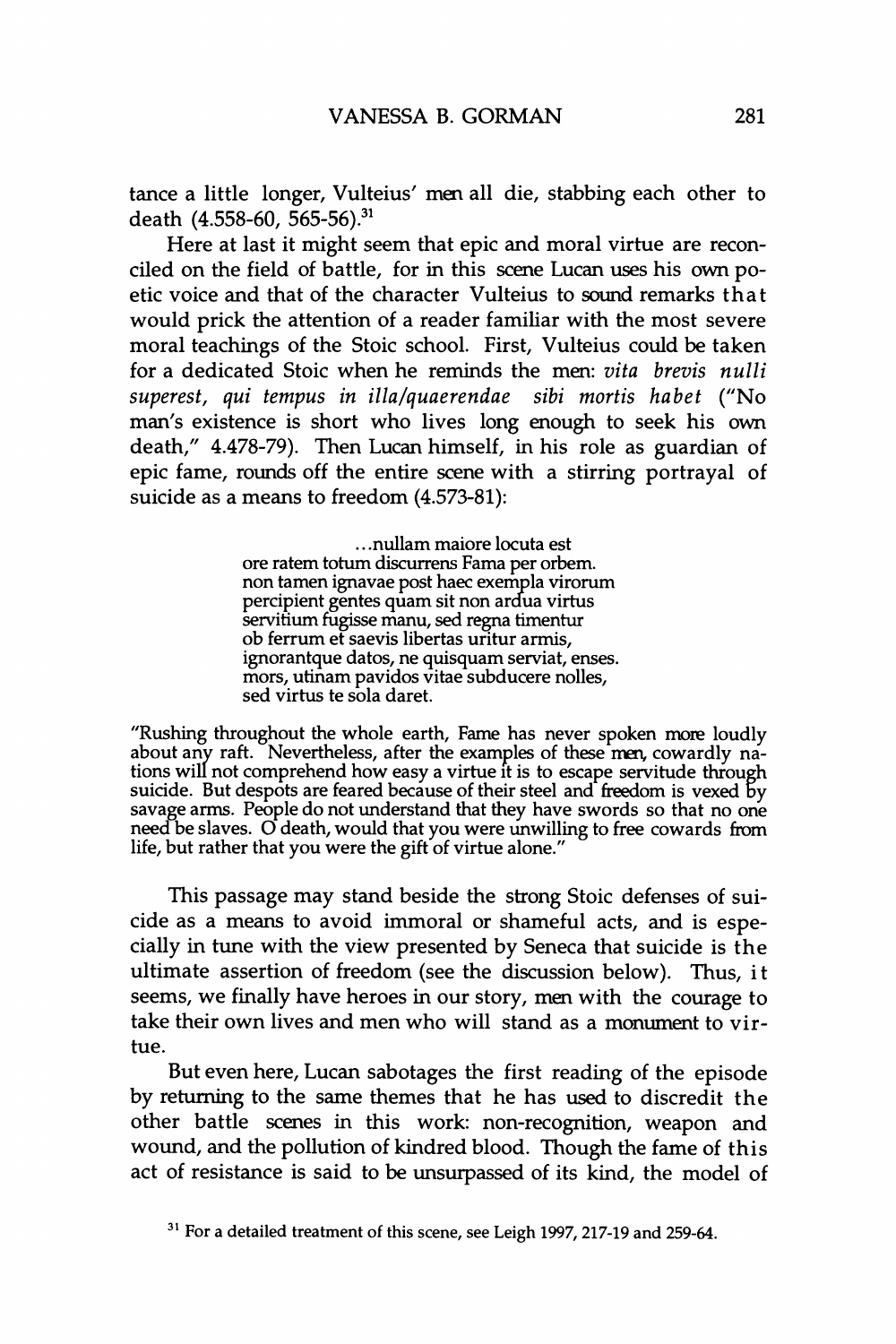**epic glory which the poet offers through this episode will prove quick to fade. The force of this exemplum will escape the observation (non percipient) of a timorous world. In a parallel fashion, Lucan insinuates into the details of the suicide a similar effacement of the participants. Vulteius holds out to his men the idea of suicide**  as a way to glory, a way to avoid losing their identities. **praises suicide as a way to avoid the obscurity of dying in combat (perit obruta virtus, 4.491) in the dark haze of battle (in caeca bellorum nube, 4.488). Instead, he promises his men that the memory of their action will remain as a magnum et memorabile exemplum (4.496-97) and they will become monuments of faith and piety (fides and pietas, 4.498-99). In spite of all this, not a single man of Vulteius' corps is given a name, an action, or any sense of individual identity. If they are to stand as a monument, it can only commemorate the faceless, nameless dead.32** 

**Since the identities of the combatants are obscured, the mass suicide is, like every other battle scene, reduced to weapon and wound, the hand which strikes the blow and the chest which receives it. The slaughter extends from 4.540 to 573, and in the space of those thirty-four lines, Lucan pounds the same note. The carnage (strages, 570) is accomplished by a blow (ictus, 547) delivered by a**  sword (ensis, gladius, or ferrum, 545, 561 bis, 565) or a right hand **(dextra and/or manus, 542, 559, 560, 562). The weapons create bloody wounds (cruor/cruentus, 567, 570; vulnera, 543, 546, 551, 559, 560) in the guts (viscera, 545, 566), chest (pectus, 561), and throat (iugulum, 562). In all, there are twenty-one occurrences of weapons and wounds, but only the one named individual, Vulteius himself.** 

**In addition to putting in question the epic status of the deed by diminishing its gloria/kleos, Lucan also undercuts the moral position which he seems to have granted by echoing Stoic teachings. Vulteius' men do not kill themselves, wielding their weapons against their own throats, but instead they die by staging a miniature civil war. Twice Lucan calls it nefas (4.549, 556), and he emphasizes the shedding of kindred blood: cum sorte cruenta/fratribus**  incurrunt fratres natusque parenti ("When, driven by bloody fate, **brothers rush against brothers and son against father," 4.562-63; cf. 4.550-51). Also, the reader must not forget that these men do not approach death innocent and unpolluted. They only turn to suicide when the battle around them has become a lost cause. They are pressed on all sides, not by hostes but by cives (4.486), and the sword** 

**32 Eldred 1996.**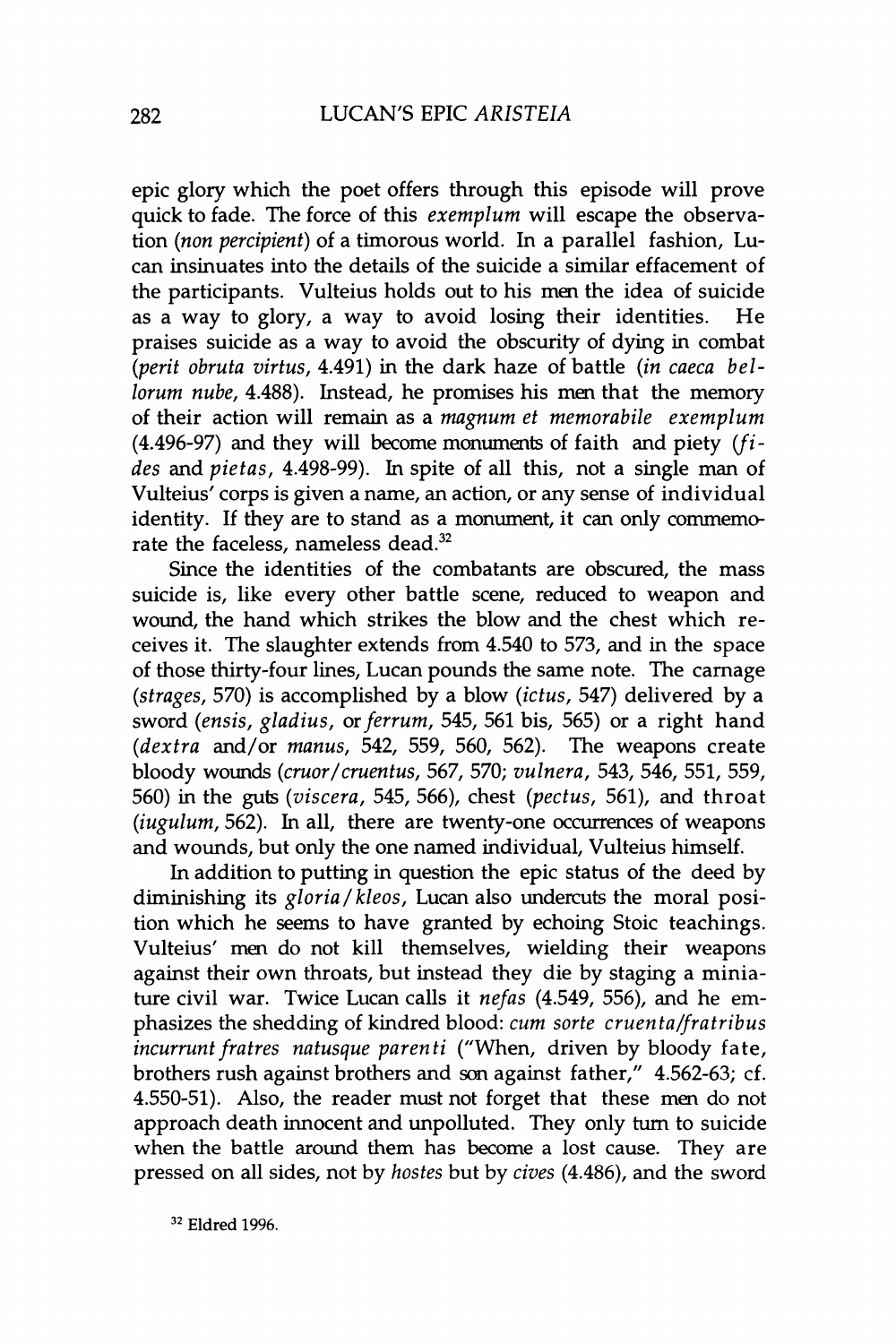**which they turn against themselves is not cold, but rather warm with the poison of Roman blood: cum calido fodiemus viscera ferro ("When we pierce our guts with the hot iron," 4.511). Weapon, wound, and kindred blood are united into one.** 

**Lucan confronts us with the contradiction: he approves the suicide in strong terms, complaining that more people do not see the force of its example, but at the same time he uses the techniques familiar from his other battle scenes to belie the heroism of the participants. It is important for our purposes to understand the basis of Lucan's ambivalence, for in spite of its inner tensions and doublesidedness, this passage points the way to the one true combination of martial and moral virtue that the Pharsalia was to portray. Lucan's attitude toward the actions of the Vulteians follows closely the Stoic doctrine on suicide, especially as presented in the works of his uncle, Seneca. Lucan's comments at 4.575-81 can be read as approbation of the act in general, but we have already seen that he thoroughly undermines this particular instance. There is no contradiction. Stoics viewed suicide as an acceptable and even necessary alternative under certain conditions, but those requirements are not met here.** 

**According to Stoic doctrine, suicide may be employed when the gods give a causa iusta, such as action on the behalf of friends or country, in avoidance of intolerable pain or incurable disease (D. L. 7.130), or in avoidance of immoral or shameful acts.33 Seneca adds to these circumstances when he defines suicide as the ultimate act of libertas, which is in itself the guarantor of the preservation of dignitas (Ep. 77.14), the freedom from the fear vicissitudes of this life (Ep. 12.10; 19.21; Marc. 19-20).34 At first glance, the reasoning behind the mass suicide in the Vulteius scene would seem to fit the requirements of Stoicism: the men are taking their own lives to avoid imminent defeat and/or surrender.35 But one must remember that they are already thoroughly polluted, and the swords they use are already warm with kindred blood, and so they are mistaken in their understanding of the circumstances confronting them. Surrender would free them from the necessity of further participation in Caesar's great criminal enterprise. But, instead of avoiding immoral behavior, they intend to die in a kind of arrogant exhibitionism, to demonstrate their passion for Caesar and his cause (4.496- 502).** 

**<sup>33</sup>SVF 3.768; Rist 1969, 239; Englert 1994, 72; Griffin 1986, 73.** 

**<sup>34</sup>Ep. 51.9; Englert 1994, 78-81.** 

**<sup>35</sup>Griffin (1986a, 194) stipulates that this is a motivation acceptable to Stoics.**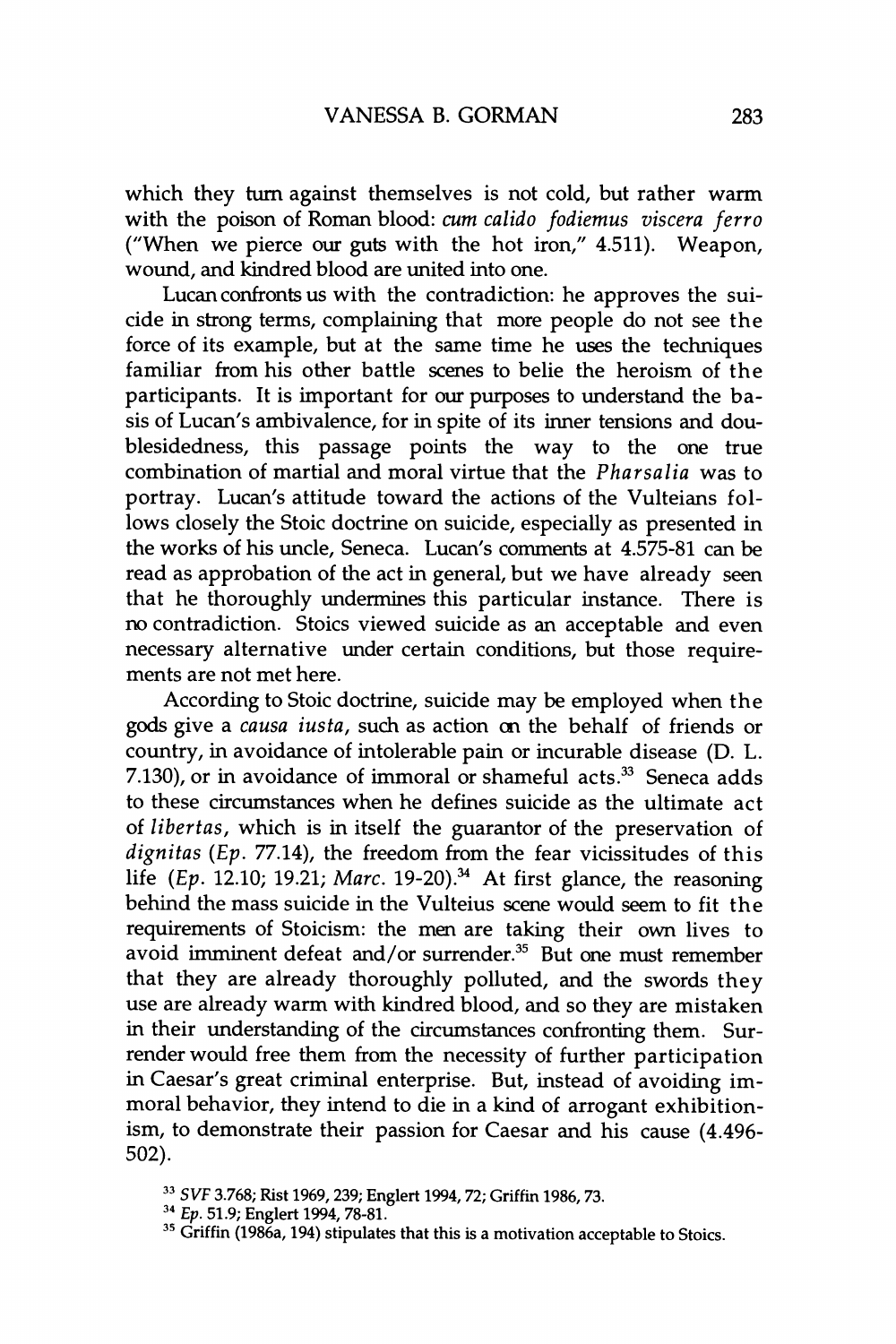**Just as, from the Stoic point of view, Vulteius and his men suffer from a misapprehension of the moral dimensions of their external situation, so their internal approach and attitude toward suicide is incorrect as well. "The act itself, like all other acts in the Stoic world, is unimportant; what matters is the intention. The intention must be rational."36 This theme of calm rationality recurs numerous times in Seneca's writings. In particular, he says that it is wrong to approach death with madness (rabies and dementia), sudden anger (repentina indignatio), in a fit of rage (iratus), thoughtlessly (inprudentia, temere, and inconsulta animi inclinatio), with weakness (affectus), hastily (cum procursu), or with a lust for death (libido mortis). Instead, we must meet death cheerfully (hilarus) and tranquilly (quietus), with the calm that results from fixed judgment (haec ex iudicio certo tranquillitas est), long since composed for death (qui se ad illam diu composuerat).37** 

**Vulteius' men approach suicide in exactly the headlong madness that Seneca deplores. Instead of reason, they are filled with ardor (4.520) and versus ab hostefuror (4.540; cf. ferox, 4.534). Their madness is brought an by the speech of Vulteius, which, for all its magnanimous contempt for fortune (4.475), rouses them with distinctly anti-Stoic sentiments: timeatque furentes/et morti faciles**  animos ("Let [the enemy] dread the minds that are raging and welcome death." 4.505-6). Proieci vitam, comites, totusque fu-Proieci vitam, comites, totusque fu**turae/mortis agor stimulis: furor est ("I have cast away my life, companions, and I am entirely goaded by my coming death: it is a rage," 4.516-17).38** 

**It seems that Lucan feels genuine approval for the course of action depicted here, but he also believes that suicide must be undertaken for the right reasons and with the right state of mind in order to be rewarded with a morally justified gloria. Thus Vulteius and his men fail to win undiluted epic glory. Nor do any further battle scenes survive from Lucan's epic. We are left in a quandary. Is there nothing good, nothing noble, nothing truly righteous that can be done in the appalling circumstances of the Civil War between Caesar and Pompey? Is there no act of virtus which can be wholeheartedly glorified by the epic poet? In fact there is, and the Vulteius scene gives us the clue, for, in his praise of suicide (4.473- 81), Lucan is anticipating the one truly heroic moment of his epic,** 

**<sup>36</sup>Rist 1969, 239.** 

**<sup>37</sup>Ep. 24.22-26; cf. 30.12; Englert 1994, 81-86.** 

**<sup>38</sup>The theme of amor mortis in this scene is discussed in: Rutz 1960, 466-68; Makowski 1974,25-35.**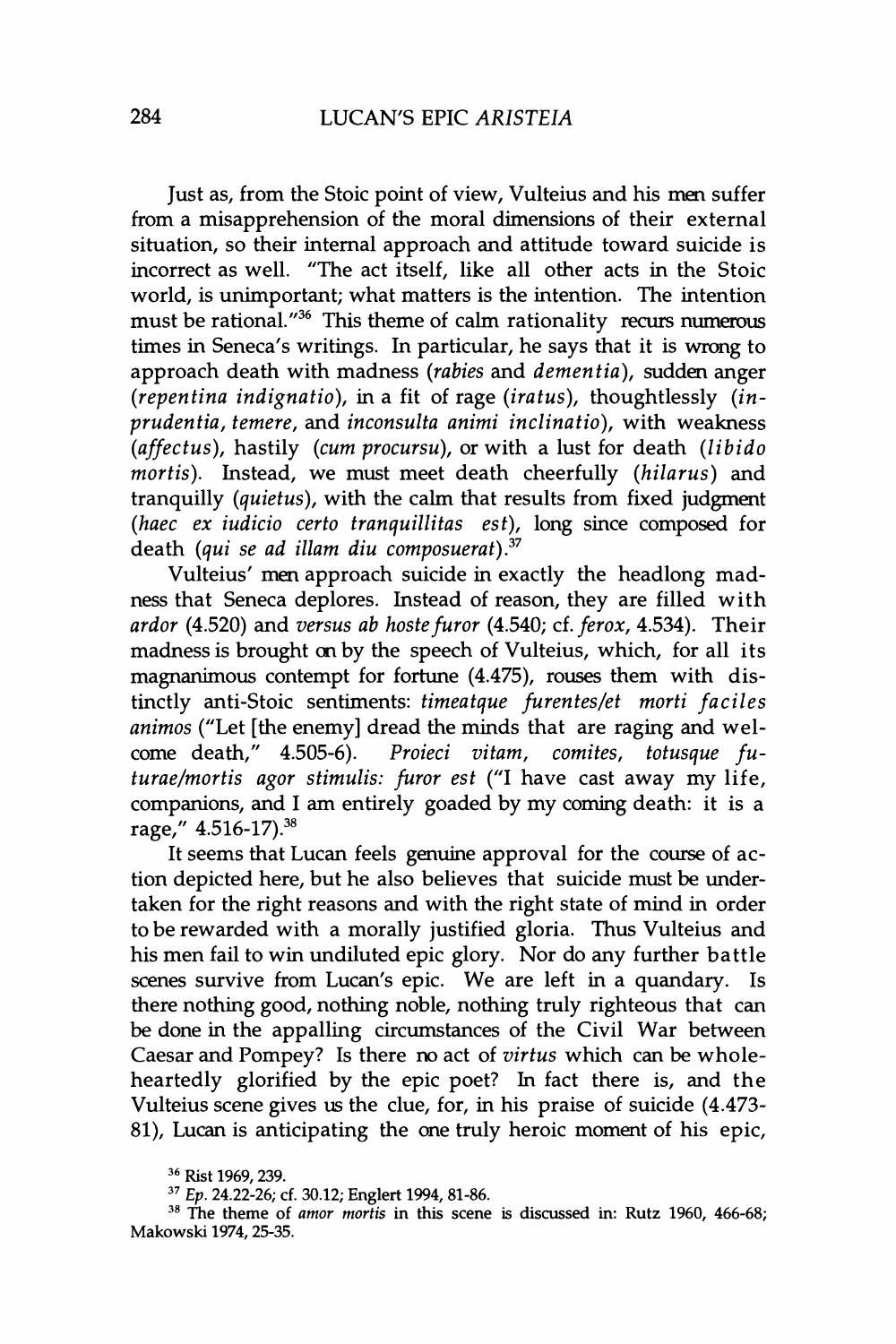**the scene that was never written but is always remembered, the suicide of Cato.39 Of course, anything I say in this context must be regarded as pure speculation, but it stands to reason that the events at Utica were to have stood as the climax of the Bellum Civile:40 the scene of Cato's death would have given Lucan the opportunity as nowhere else in the poem to harmonize the language of traditional martial virtue with that of philosophically approved moral excellence.4'** 

**Cato's moral status is unassailable and, throughout Lucan's work, Cato is the paradigmatic Stoic sapiens.42 At our introduction to him in Book 2, he is the one pure man, the hero who offers his own life as a sacrifice for the Roman people as a whole (2.309-16). When he reappears in the contest with the snakes in Book 9, Cato cannot stop the slaughter, just as he cannot stop the carnage of Civil War, but he plays an important role, helping the men who have been bitten to die bravely (9.884-89):43** 

> **... quocumque vocatus advolat atque ingens meritum maiusque salute contulit, inletum vires; puduitque gementem illo teste mori. quod ius habtusset in ipsum ulla lues? casus alieno in pectore vincit spectatorque docet magnos nil posse dolores.**

**"... Wherever he has been summoned, he speeds, and he brought a huge benefit, greater than life itself: the courage to die. A soldier is ashamed to die groaning with a witness such as this man. What claim could any disease have on him? He conquers the misfortune that lay in the hearts of others and, as an observer, he teaches that great pains are completely powerless."** 

**In this passage, Lucan contrasts in the strongest terms the moral virtue of Cato with the battlefield prowess of Caesar.44 Caesar has also been shown tending to his wounded men at the Battle of** 

**<sup>39</sup>Sullivan (1985,151) champions Cato as the moral hero, a view with which Ahl (1976, 68 and 278) seems to concur, saying that Lucan took refuge in issues of morality as the only way in which he could damn the winner and glorify the loser. Cf. Toohey 1992, 167; George 1991.** 

**<sup>40</sup>I believe that Lucan must have included Cato's death within the scope of the**  Pharsalia. For other opinions on this topic, see: Bruère 1950; Masters 1992, 216-59;<br>Marti 1970.

**Marti 1970. 41 Makowski 1974,69-70. 42 Goar 1987, 43-49; Pecchiura 1965; Makowski 1974, 45-70.** 

**<sup>43</sup>Goar 1987, 47. For this scene as a demonstration of Cato's virtus as a Stoic sapiens, see: Ahl 1976, 259-61; Leigh 1997, 265-82; Morford 1967; Marti 1964.** 

**44 Ahl (1976, 191 and 254-62) correctly describes Caesar and Cato as ideological opposites: "Lucan treats both Caesar and Cato as ideas rather than people" (244). Johnson (1987, 37-38 and 103-4) sees both men as caricatures.**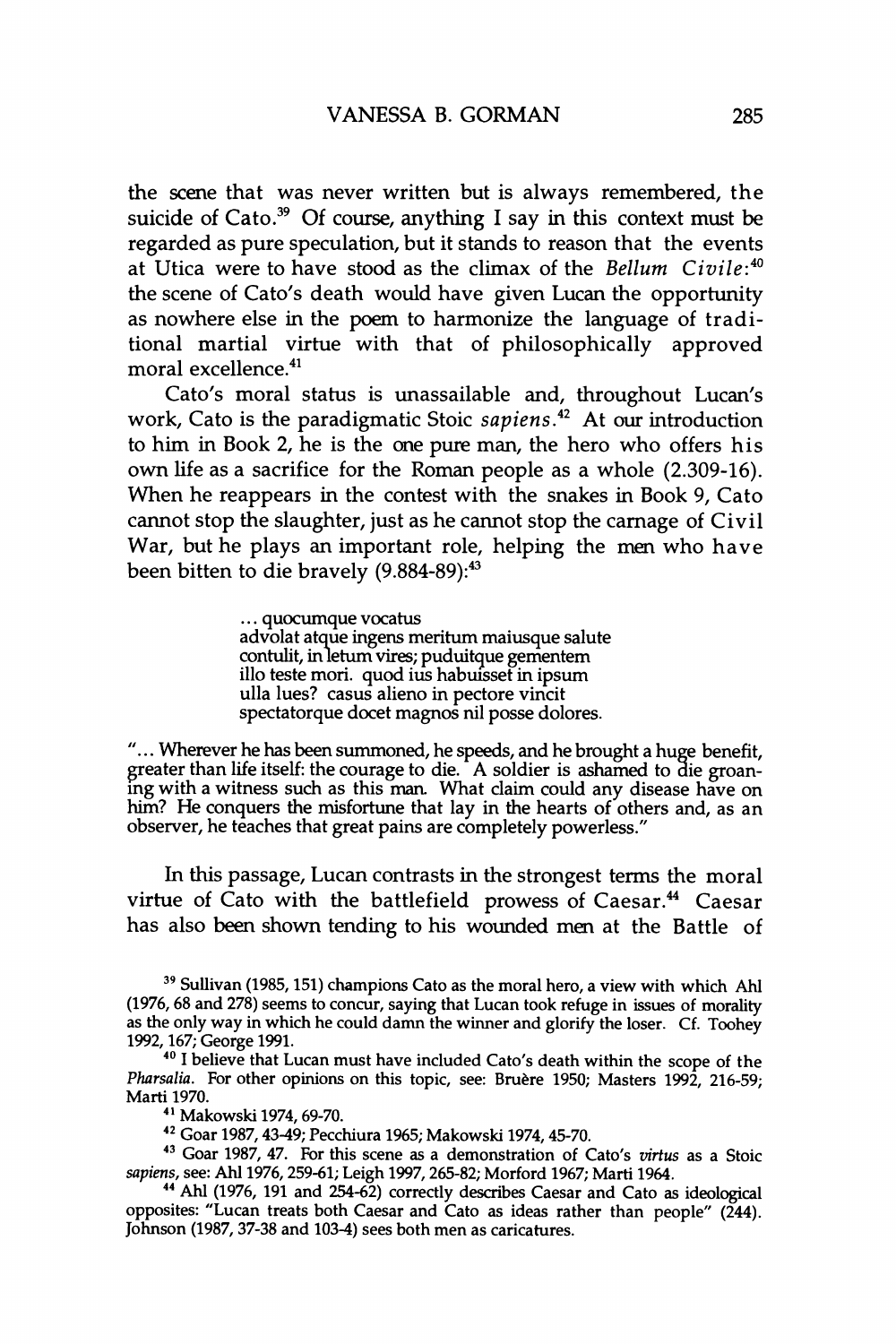Pharsalus, but unlike Cato, Caesar has no concern for the souls of **the wounded. Cato, by his mere presence, brings his men moral victory over the fear of death. Caesar, his hands stained with blood, treats his men as mere bodies to be mended and weapons to be aimed (7.565-71):** 

> **...obit latis proiecta cadavera campis; vulnera multorum totum fusura cruorem opposita premit ipse manu. quacumque vagatur, ... nox ingens scelerum est.**

**"[Caesar] goes to the corpses that lay strewn on the wide field. Holding tem with his own hand, he presses the wounds of many ren that would pour out all their gore. Wherever he wanders, ... the night is great with crime.** 

**The different realms of the virtues of these two men are clear, and there is no doubt which one Lucan considers superior. He goes so far as to liken Cato to the gods, and the deities come out worse in the comparison: victrix causa deis placuit, sed victa Catoni ("The gods preferred the winning side, while Cato favored the losers," 1.128; cf. 2.284-88; 9.596-604).** 

**When all hope for victory has been lost, Cato's last action is marked by a moral virtue equally godlike. The traditional narratives of Cato's suicide at Utica emphasize that the deed fulfilled all of the requirements set forth by Stoic rigor.45 The outward circumstances provide him with a causa iusta, since he faces the prospect of living an immoral and dishonorable life under the rule of a despot.46 Therefore he chooses to die in order to maintain his moral freedom: Cato qua exeat habet; una manu latam libertati viam faciet ("Cato has a way out; he will make a wide path to liberty with one hand," Sen. De prov. 2.10) Unlike Vulteius' suicide, Cato's action is well-considered (diu meditatum opus, Sen. De prov. 2.10), and his mind is cold and rational (aequo animo, Sen. Ep. 71.12), without any trace of furor. After eating dinner, he sends away his friends and reflects in private an the words of the Phaedo. Then Cato draws his sword for the first and last time, only to use it against himself.** 

**While the moral excellence of Cato's suicide is a widely-recognized topos, I wish to suggest that this scene was very well suited for the use of traditional martial imagery. Thus, if epic battle is** 

**<sup>45</sup>The major accounts of the death scene of Cato are: App. BC 2.98-99; Plut. Cat. Min. 68-70; Cass. Dio 43.10.1-12.1; Caes. B. Afr. 87-88.** 

**<sup>46</sup>Caesar intended to pardon Cato: App. BC 2.99; Plut. Cat. Min. 72.2, Caes. 54; Cass. Dio 43.10.3, 12.1.**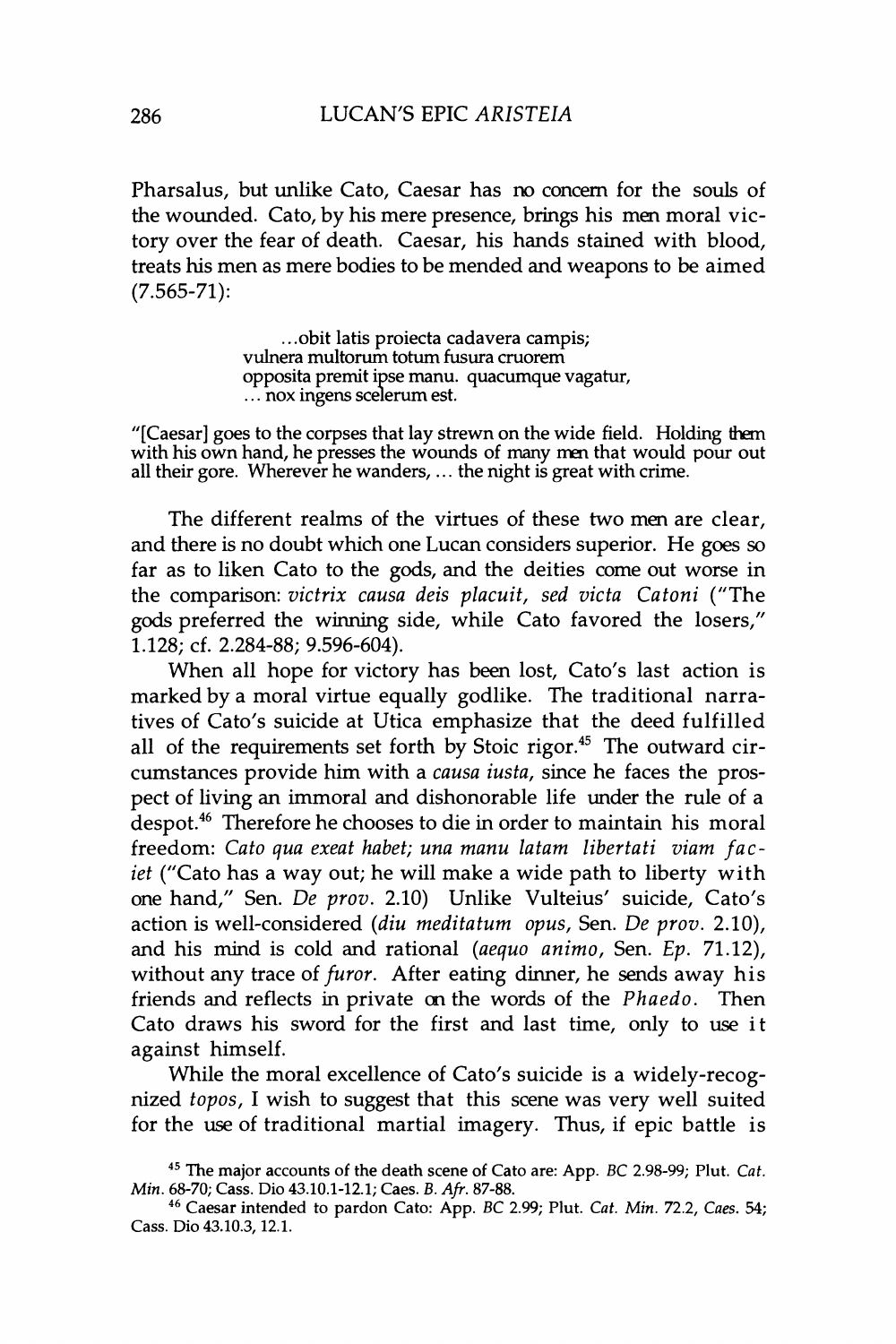**the place where virtus is demonstrated and gloria won, Cato's death in the privacy of his own bedroom may well have been the only truly noble aristeia in the entire Pharsalia. Seneca's discussion of the suicide at Utica is instructive. In the De providentia, the suicide is described as a combat performed as a spectaculum for the gods themselves (Sen. De prov. 2.7-9):** 

**ego vero non miror, si aliquando impetum capiunt spectandi magnos viros conluctantis cum aliqua calamitate... ecce spectaculum dignum ad quod respiciat intentus open suo deus, ... non video, inquam, quid habeat in terris Iuppiter pulchrius, ... quam ut spectet Catonem iam partibus non semel fractis stantem nihilo minus inter ruinas publicas rectum.** 

**"Yet I am not amazed if sometimes the gods are seized by the impulse to watch**  great men struggling with some calamity... Behold a display worthy of the **attention of god intent upon his own work, ... I say that I do not see what Iuppiter has on earth that is more beautiful ... than to watch Cato, after his side had already been beaten more than once, standing upright nonetheless amidst the ruins of the Republic."** 

**In this battle, Cato faces no mere mortal enemy, but Fortune itself, which, like a Homeric hero, scorns battle against the weak and unknown in order to seek glory against the strongest and most famous foe. So Seneca, in describing a gladiatorial contest (Sen. De prov. 3.3):** 

**... Fortuna ... quasi dicat: quid ego istum mihi adversarium adsumam? statim arma submittet; non opus est in ilium tota potentia mea, levi comminatione pelletur, non potest sustinere vultum nmum alius circumspiciatur cum quo conferre possimus manum; pudet congredi cum homine vinci parato.** 

**"As if Fortune should say, why should I take up this man as my adversary? He will immediately throw his arms away. I have no need for all my power against him. He will be repelled with a little scare; he is not able to withstand my face. Let another man be found with whom I can join combat. It is shameful to battle against a man who is already prepared to be defeated."** 

**Thus, in similar fashion, Lucan could have brought about the intersection of the two planes of virtus. Controlled by strict reason,**  Cato draws his sword, kept *purum et innoxium<sup>47</sup>* through the course **of the war, and, striking a blow against Fortune, plunges it into his own side. Surrounded and disarmed by his friends, just as someone on the battlefield would be surrounded and disarmed by his enemies, Cato does not give up the fight, but with his bare hands rips** 

**<sup>47</sup>Sen. De prov. 2.10; cf. Ep. 67.13. Also Ep. 24.7: et stricto gladio, quem usque in illum diem ab omni caede purum servaverat ("And with drawn sword, which until this day he had kept clean from all the slaughter").**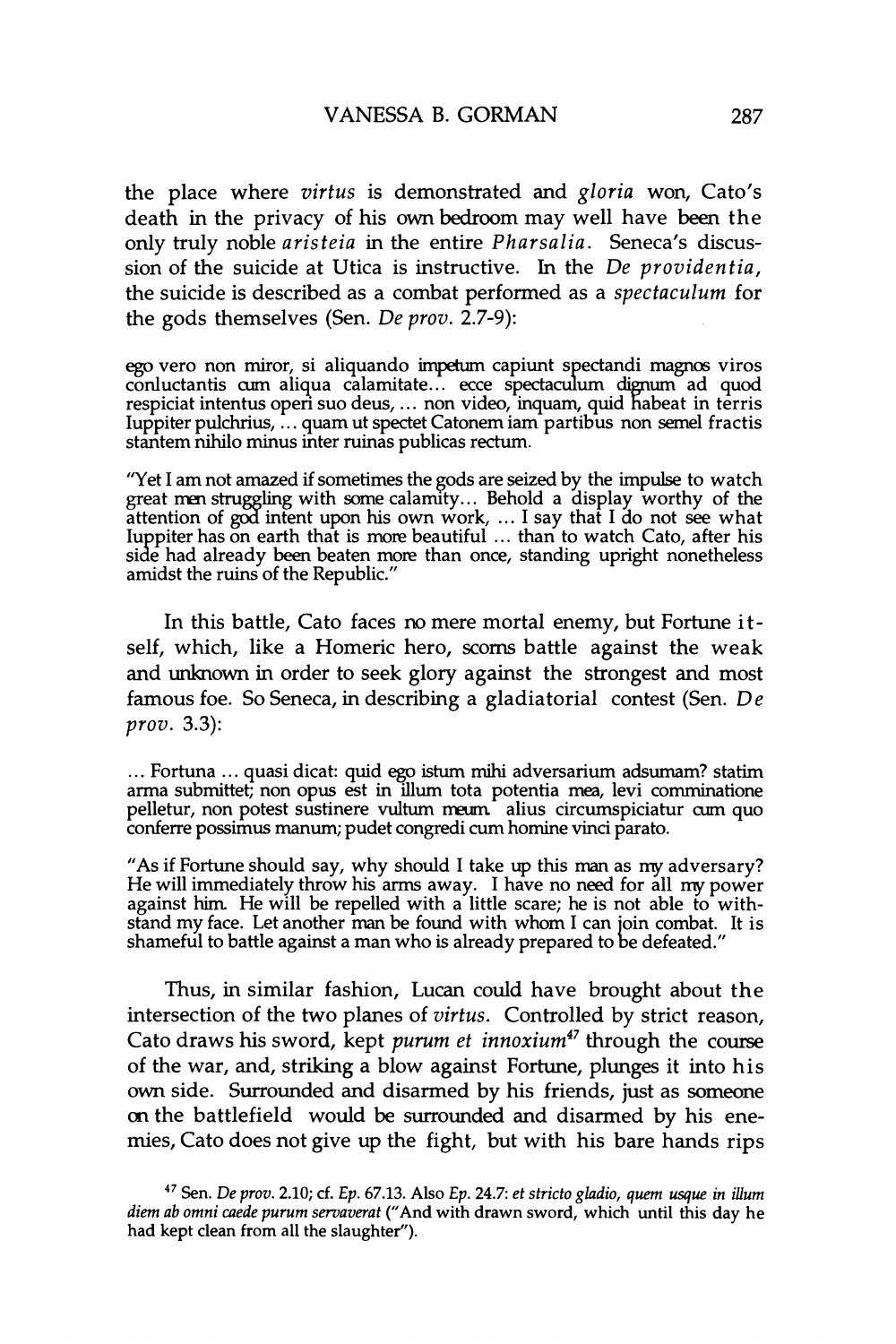**off the dressing and delivers his soul to freedom. Cato, not Caesar, unites both epic and moral virtus.** 

**Thus Lucan inverts the battlefield aristeia in order to condemn the combatants on both sides of the civil war. He uses the themes of anonymity and nonrecognition, weapon and wound, and the pollution of kindred blood to demonstrate his disapproval of a war waged by a civic body upon itself. Instead, persuaded by the ethical demands of Stoic doctrine, Lucan employs the conventions of epic to show that the only morally correct path to follow is the one trod by Cato: it is far better to take one's own life than to live under a tyrant and be implicated in his evil by cooperation in his rule.** 

**VANESSA B. GORMAN** 

**University of Nebraska-Lincoln** 

## **Bibliography**

**Ahl, Frederick M. 1976. Lucan: An Introduction. Ithaca.** 

- **Albrecht, Michael von. 1970. "Der Dichter Lucan und die epische Tradition." In: Lucain. Ed. Marcel Durry. Entretiens Hardt 15. Geneva: 267- 308.**
- **Bartsch, Shadi. 1997. Ideology in Cold Blood. A Reading of Lucan's Civil War. Cambridge, MA.**

**Batinski, Emily E. 1992. "Cato and the Battle with the Serpents." SyllClass 3: 71-80.** 

Bayet, J. 1951. "Le suicide mutuel dans la mentalité des Romains." L'Année **sociologique (3rd ser.) 1: 35-89.** 

**Bruere, Richard T. 1950. "The Scope of Lucan's Historical Epic." CPh 45: 217-35.** 

**Conte, Gian Biagio. 1988. La Guerra Civile di Lucano: studi e prove di commento. Ludus Philologiae 1. Amsterdam.** 

**Due, Otto Steen. 1970. "Lucain et la pholosophie." In: Lucain. Ed. Marcel Durry. Entretiens Hardt 15. Geneva: 201-24.** 

**Earl, Donald. 1967. The Moral and Political Tradition of Rome. Ithaca.** 

**Eldred, Katherine Owen. 1996. "All for One: The Sacrifice of Vulteius, Pharsalia 4.448-501." Oral presentation at the APA, New York.** 

**Englert, Walter. 1994. "Stoics and Epicureans on the Nature of Suicide." In: Proceedings of the Boston Area Colloquium in Ancient Philosophy 10. Ed. John J. Cleary and William Wians. Lanham, MD: 67-96.** 

**Fuhrmann, Manfred. 1968. "Die Funktion grausiger und ekelhafte Motive in**  der lateinischen Dictung." In: Die nicht mehr schönen Künste. Ed. H. R.<br>I Jauss. Grenzphänomene des Ästhetischen, Poetik und Hermeneutik 3. **Munchen: 52-55.** 

**Galinsky, Karl. 1996. Augustan Culture. Princeton.** 

**George, David B. 1991. "Lucan's Cato and Stoic Attitudes to the Republic." ClAnt 10: 237-58.**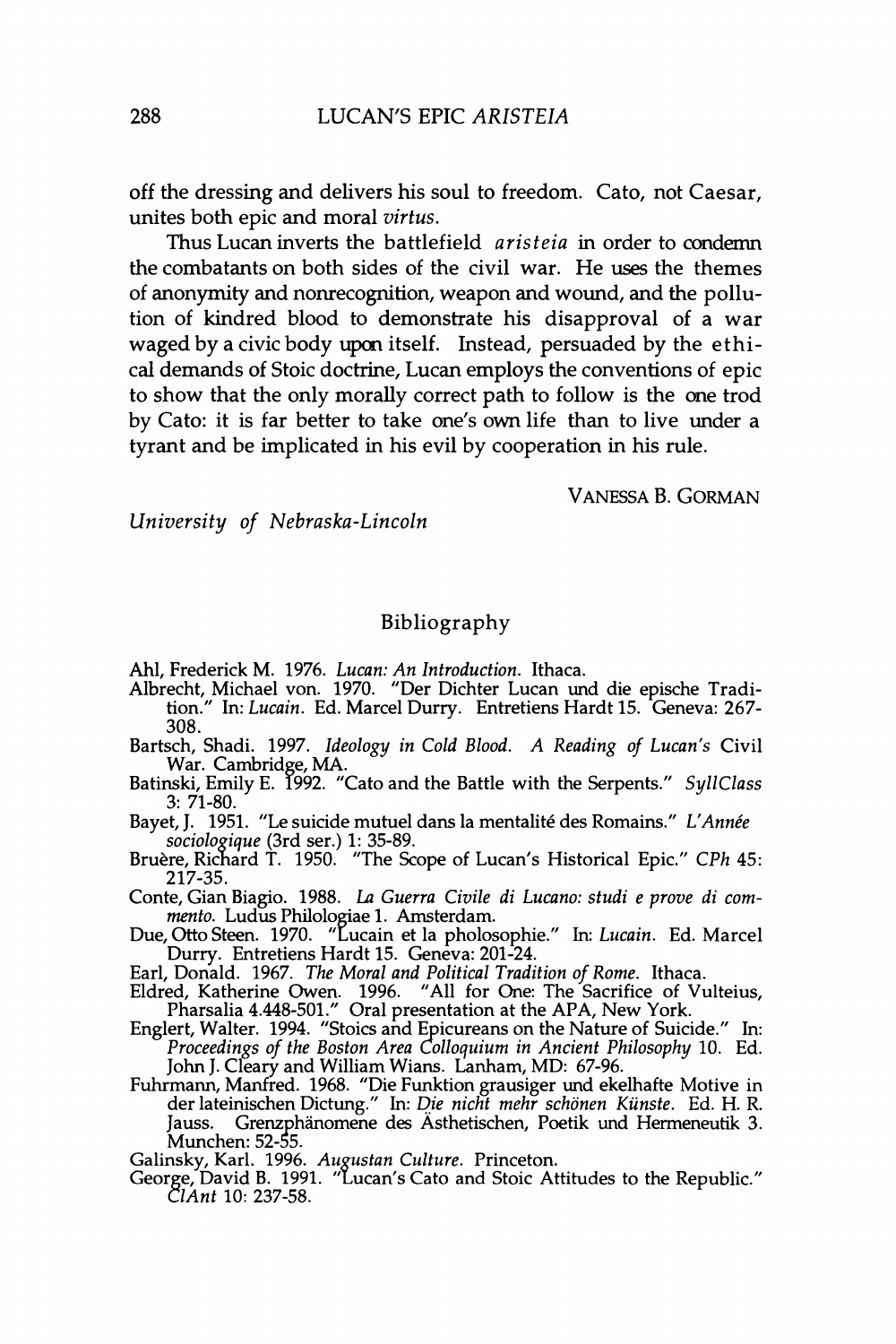- **Goar, Robert J. 1987. The Legend of Cato Uticensis from the First Century B.C. to the Fifth Century A.D. Collection Latomus 197. Bruxelles.**
- **Griffin, Miriam. 1986. "Philosophy, Cato, and Roman Suicide: I." G&R 33: 64-77.**
- **.1986a. "Philosophy, Cato, and Roman Suicide: II." G&R 33: 192- 202.**
- **Grise, Yolande. 1982. Le Suicide dans la Rome antique. Montreal and Paris.**
- **Hardie, Philip. 1993. The Epic Successors of Virgil: A Study in the Dynamics of a Tradition. Cambridge.**
- **Heinze, Richard. 1903. Virgils epische Technik. Leipzig.**
- Horsfall, Nicholas. 1987. *"Non Viribus Aequis: So*me Problems in Virgil's Battle-Scenes." *G&R* 34: 48-55.
- **Hunink, Vincent. 1992. Marcus Annaeus Lucanus Bellum Civile Book III, a Commentary. Amsterdam.**
- 
- **Johnson, W. R. 1987. Momentary Monsters: Lucan and his Heroes. Ithaca. Lausberg, M. 1985. "Lucan und Homer." ANRW 2.32.2: 1565-1622.**
- **Leigh, Matthew. 1997. Lucan: Spectacle and Engagement. Oxford.**
- **Lendon, Jon. 1997. Empire of Honour: The Art of Govenmet in the Roman World. Oxford.**
- **Makowski, John F. 1974. "Death and Liberty in Lucan's Pharsalia." Diss. Princeton.**
- **Marti, Berthe M. 1964. "Tragic History and Lucan's Pharsalia." In: Classical, Medieval, and Renaissance Studies in Honor of B. L. Ullman. Ed. Charles Henderson. Vol. 1. Rome: 165-204.**
- **. 1966. "Cassius Scaeva and Lucan's Inventio." In: The Classical Traditon: Liteary and Historical Studies in Honor of Harry Caplan. Ed. Luitpold Wallach. Ithaca: 239-57.**
- **. 1970. "La structure de la Pharsale." In: Lucain. Ed. Marcel Durry. Entretiens Hardt 15. Geneva: 3-34.**
- **Masters, James. 1992. Poetry and Civil War in Lucan's Bellum Civile. Cambridge.**
- **Metger, Wilhelm. 1957. "Kampf und Tod in Lucans Pharsalia." Diss. Kiel.**
- **. 1970. "Kampf und Tod in Lucans Pharsalia." In: Lucain. Ed. Werner**  Rutz. Wege der Forschung 235. Darmstadt: 423-38.
- **Morford, Mark P. 0. 1967. "The Purpose of Lucan's Ninth Book." Latomus 26: 123-29.**
- **Most, Glenn W. 1992. "Disiecti membra poetae: The Rhetoric of Dismemberment in Neronian Poetry." In: Innovatons of Antiquity. Ed. Ralph Hexler and Daniel Sheldon. New York and London: 391-419.**
- **Nagy, Gregory. 1979. The Best of the Achaians: Concepts of Hero in Archaic Greek Poetry. Baltimore.**
- **Narducci, E. 1985. "Ideologia e technica allusiva nella 'Pharsalia'." ANRW 2.32.2: 1538-1564.**
- **Nehrkom, Helga. 1960. "Die Darstellung und Funktion der Nebenscharaktere in Lucans Bellum Civile." Diss. Johns Hopkins.**
- **Oakley, S. P. 1985. "Single Combat in the Roman Republic." CQ 35: 392-410.**
- **Opelt, I. 1957. "Die Seeshlact von Massalia bei Lucan." Hermes 85: 435-45.**
- **Pecchiura, Piero. 1965. La figura di Catone Uticense nella letteratura latina. Publicazioni della facolta di lettere e filosofia, Universita di Torino**  16:3. Torino.<br>**Putnam, Michael C. J.** 1990. "Anger, Blindness and Insight in Vergil's
- Aeneid." In: The Poetics of Therapy: Hellenistic Ethics in its Rhetorical **and Literary Context. Ed. Martha Nussbaum. Edmonton: 7-40.**
- **Rist, J. M. 1969. Stoic Philosophy. Cambridge.**
- **Roller, Matthew B. 1996. "Ethical Contradiction and Fractured Community in Lucan's Bellum Civile." ClAnt 15: 319-47.**